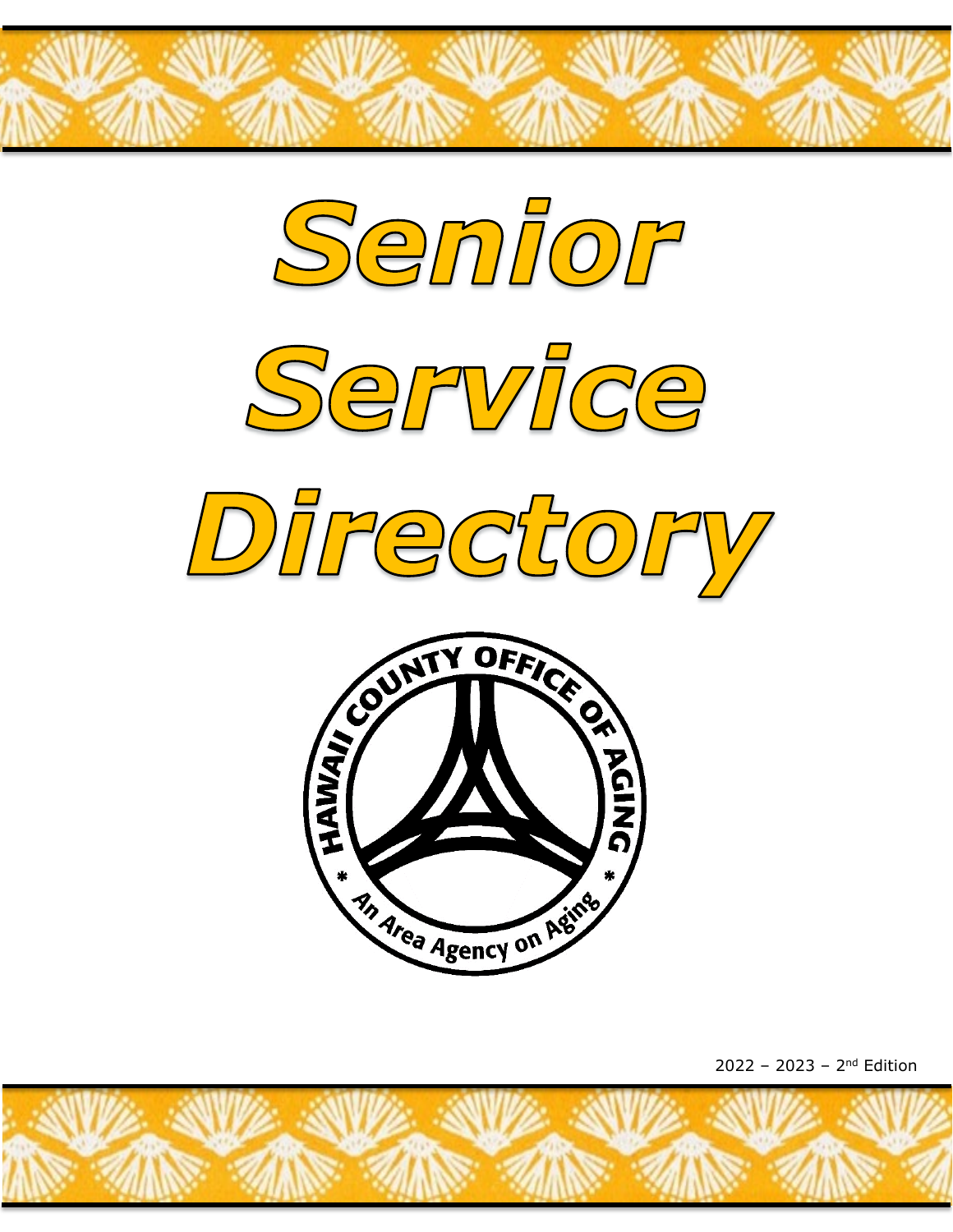# **Hawai'i County Office of Aging Aging & Disability Resource Center**

## **What is the Aging and Disability Resource Center (ADRC)?**

The ADRC is an access point for older individuals, people with disabilities and caregivers. The ADRC provides information, awareness and referrals island-wide. Aging and Disability Specialists are prepared to help individuals find information on supports and services provided throughout the island. They are also available to meet with families to provide Option Counseling to help people plan for long-term support needs.

This directory was developed to assist Hawai'i Island's seniors, individuals with disabilities, caregivers, and families in finding meaningful resources. Each organization is listed with location, phone, fax and website information. This is a list of resources for most asked about items; this is not a complete list of all island resources. Please contact the Aging and Disability Resource Center (ADRC) with questions or if you need assistance with connecting to resources.

The following is provided as public information by the Hawai'i County Office of Aging and The Aging and Disability Resource Center. This information is not a complete or comprehensive list of all service providers who are qualified or licensed in the County of Hawai'i. This list of service providers does not constitute an endorsement, recommendation or determination of fitness to provide professional services to the public or any person or entities by the County of Hawai'i. It is your responsibility to verify and investigate the service providers. The County of Hawai'i assumes no liability for any actions, non-action, or business conducted with these providers.



Ĩ

## AGING AND DISABILITY RESOURCE CENTER **ADRC – Hilo (808) 961-8626 ADRC – Kona (808) 323-4392**

In collaboration with the Executive Office on Aging, Hawai'i County Office of Aging, City and County of Honolulu Elderly Affairs Division, Maui County Office on Aging, and County of Kaua'i Agency on Elderly Affairs, ADRC initiatives and Services for Seniors is funded in part by the U. S. Administration on Aging and Centers for Medicare and Medicaid Services, State of Hawai'i and Counties of Hawai'i, Maui, Kaua'i and City and County of Honolulu. This Directory was funded in part by the County of Hawai'i, the State of Hawai'i Executive Office on Aging and through Title III funding of the Older Americans Act.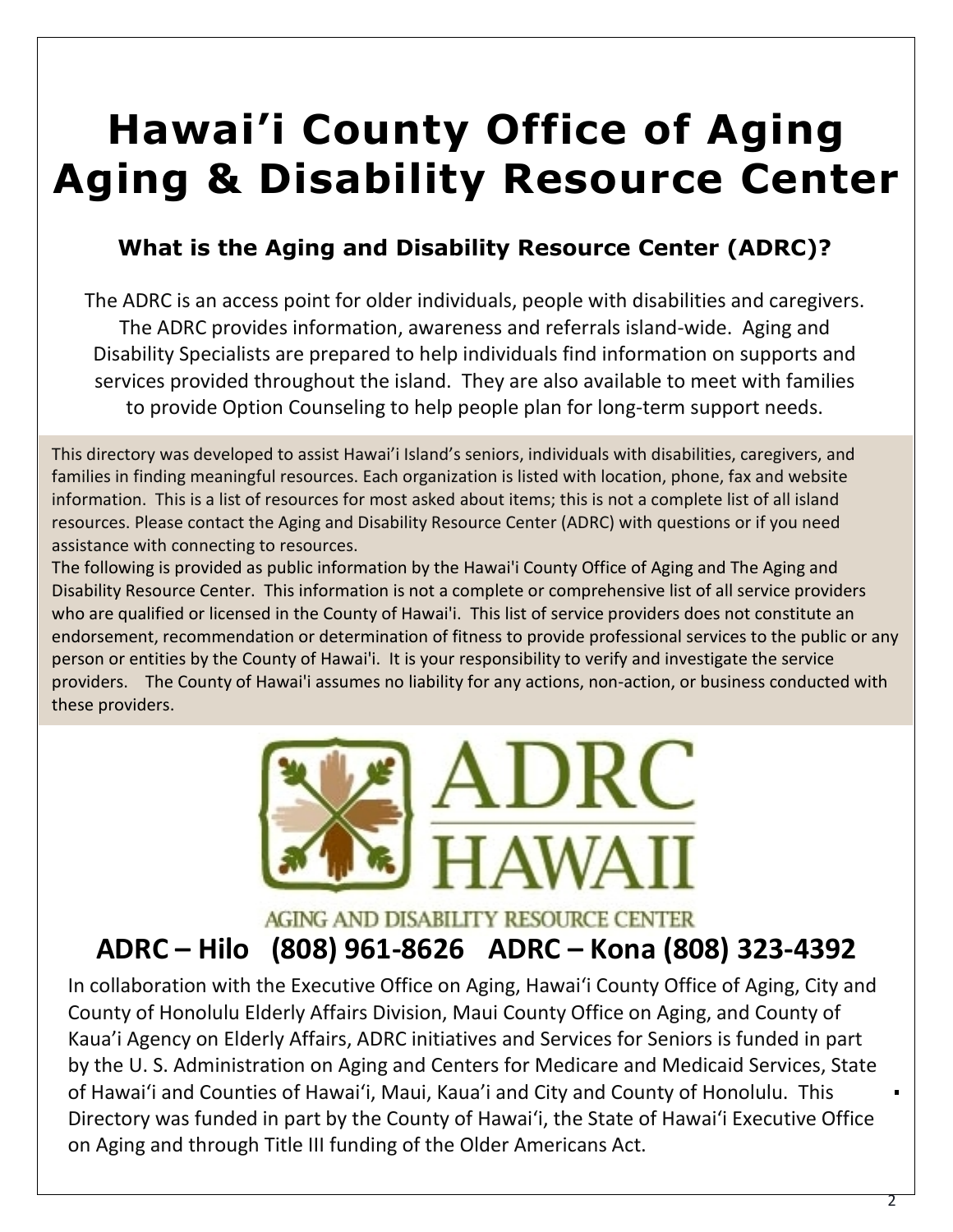## **Table of Contents**

| 7. Case Management Agencies Page 11         |  |
|---------------------------------------------|--|
|                                             |  |
|                                             |  |
|                                             |  |
|                                             |  |
|                                             |  |
| 13. Hospice and Palliative Care Page 20     |  |
|                                             |  |
|                                             |  |
|                                             |  |
| 17. Mental Health Services Page 25          |  |
| 18. Nursing Homes and Acute Care Page 26-27 |  |
| 19.Senior Housing ResourcesPage 28          |  |
|                                             |  |
|                                             |  |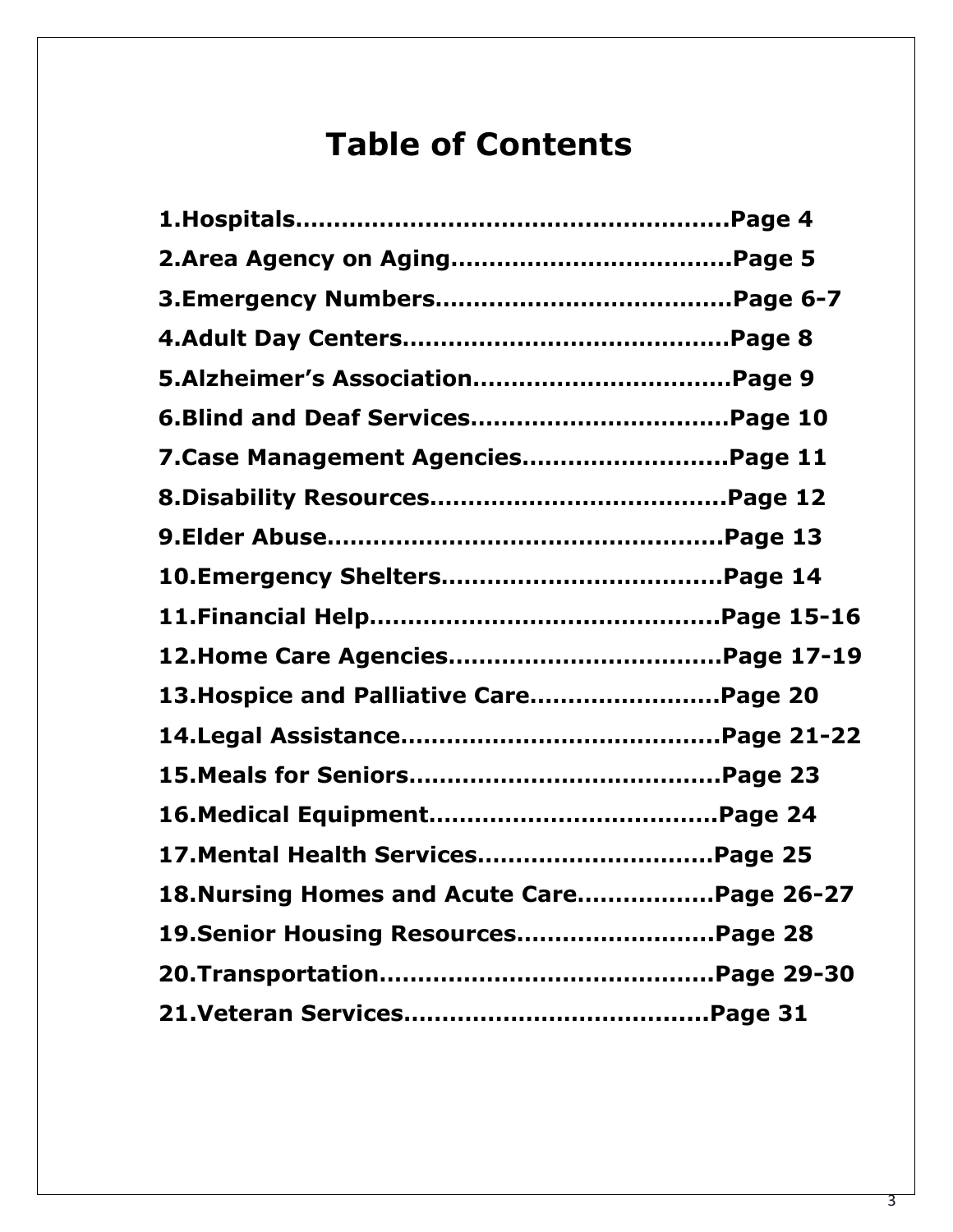## **Hilo Medical Center**

808-932-3000

1190 Waianuenue Ave Hilo, Hawai'i 96720 www.hilomedicalcenter.org

## **Kona Community Hospital** 808-322-9311

79-1019 Haukapila St Kealakekua HI. 96750 www.kch.hhsc.org

**Kau Hospital** 808-932-4200

1 Kamani St**.** Pahala HI, 96777 www.kauhospital.org

## **Queens North Hawai'i Community Hospital** 808-885-4444

67-1125 Hawaii Belt Rd Waimea HI, 96743 www.queens.org/north-hawaii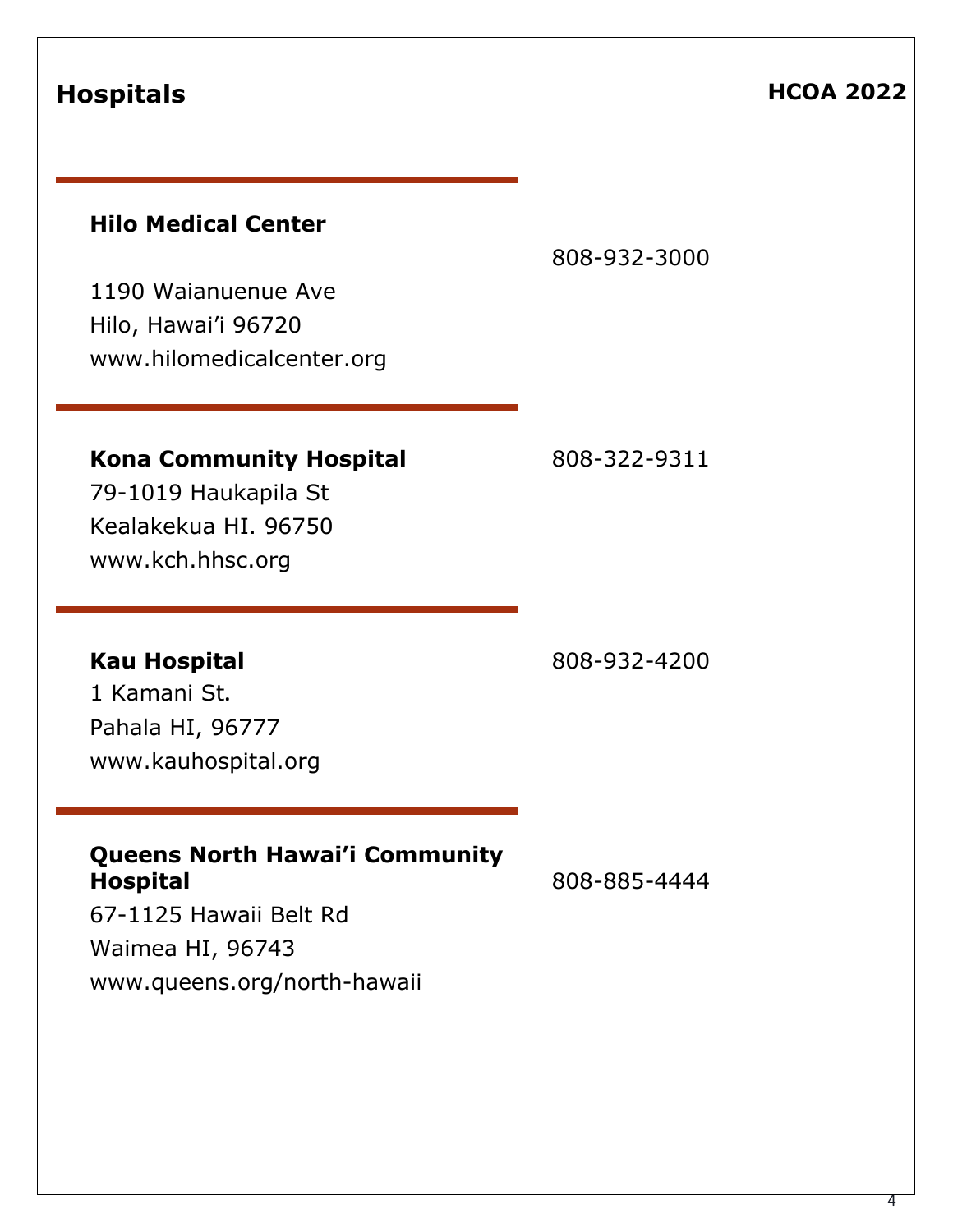5

**Area Agency on Aging HCOA 2022** 

### **Hawai'i County Office of Aging - Hilo** 808-961-8600 Office

1055 Kino'ole St. Suite 101 808-961-8603 Fax Hilo, Hawai'i 96720 www.hcoahawaii.org

## **Aging and Disability Resource Center-Hilo** 808-961-8626 Office

1055 Kino'ole St. 2008-961-8603 Fax Hilo, Hawai'i 96720 www.hcoahawaii.org

### **Hawai'i County Office of Aging – Kailua Kona** 808-323-4390 Office

74-5044 Ane Keohokalole Highway 808-323-4398 Fax Kailua-Kona, Hawai'i 96740 www.hcoahawaii.org

## **Aging and Disability Resource Center Kailua-Kona** 808-323-4392 Office 74-5044 Ane Keohokalole Highway 808-323-4398 Fax

Kailua-Kona, Hawai'i 96740 www.hcoahawaii.org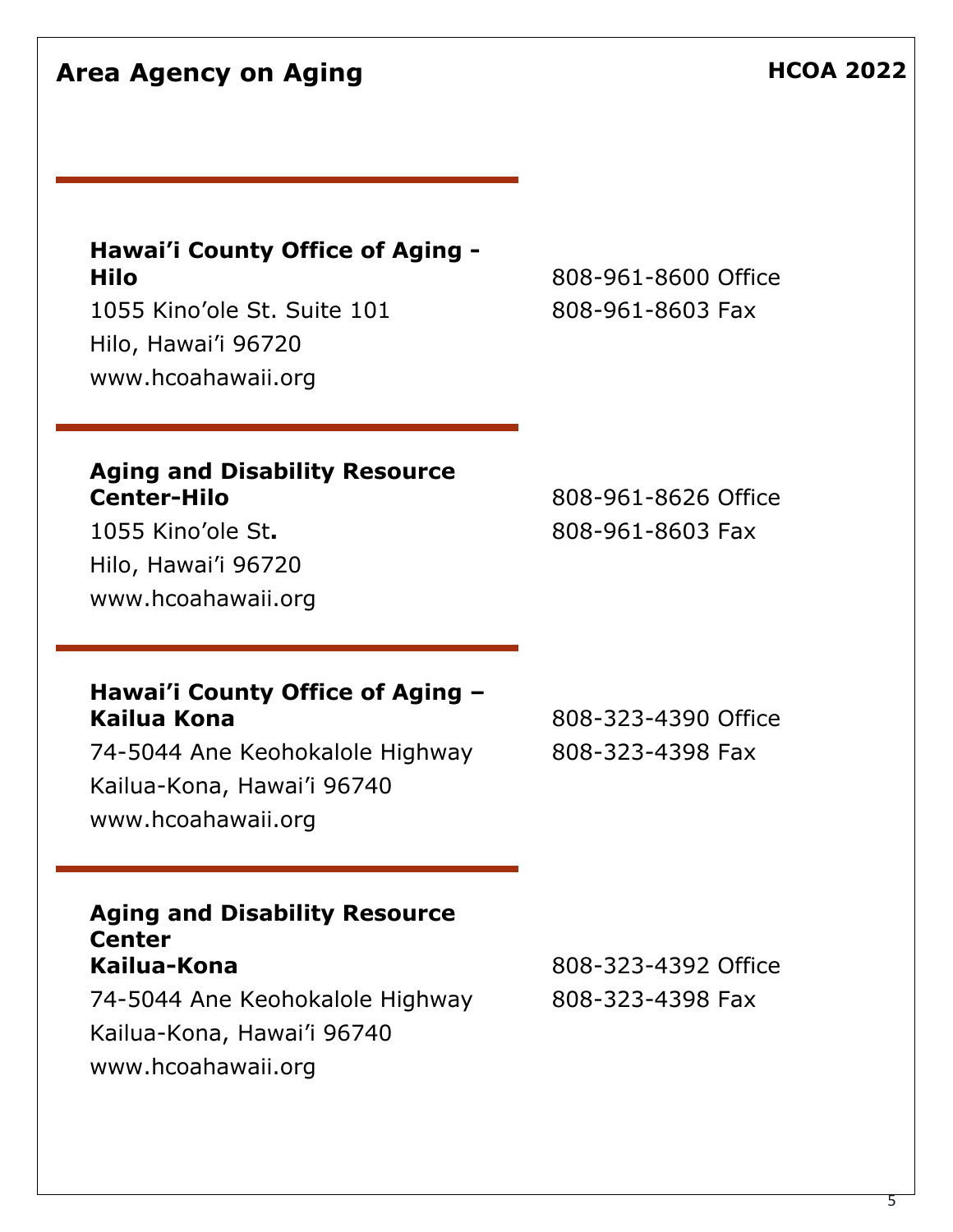## **Hawai'i Police Department – Hilo**

Hilo, Hawai'i 96720 www.Hawaiipolice.com

808-935-3311 Non-Emergency 349 Kapiolani St. 911 Emergency

**Hawai'i Police Department - Kona** 74-611 Hale Makai Pl. 911 Emergency

Kailua-Kona HI 96740 www.Hawaiipolice.com 808-326-4646 Non-Emergency

## **Hawai'i Police Department - Keaau**

Old Volcano Rd. 911 Emergency Keaau, HI 96749 www.Hawaiipolice.com

## **Hawai'i Police Department – Honoka'a**

45-3400 Mamane St. 911 Emergency Honoka'a HI, 96727 www.Hawaiipolice.com

808-966-5835 Non-Emergency

808-775-7533 Non-Emergency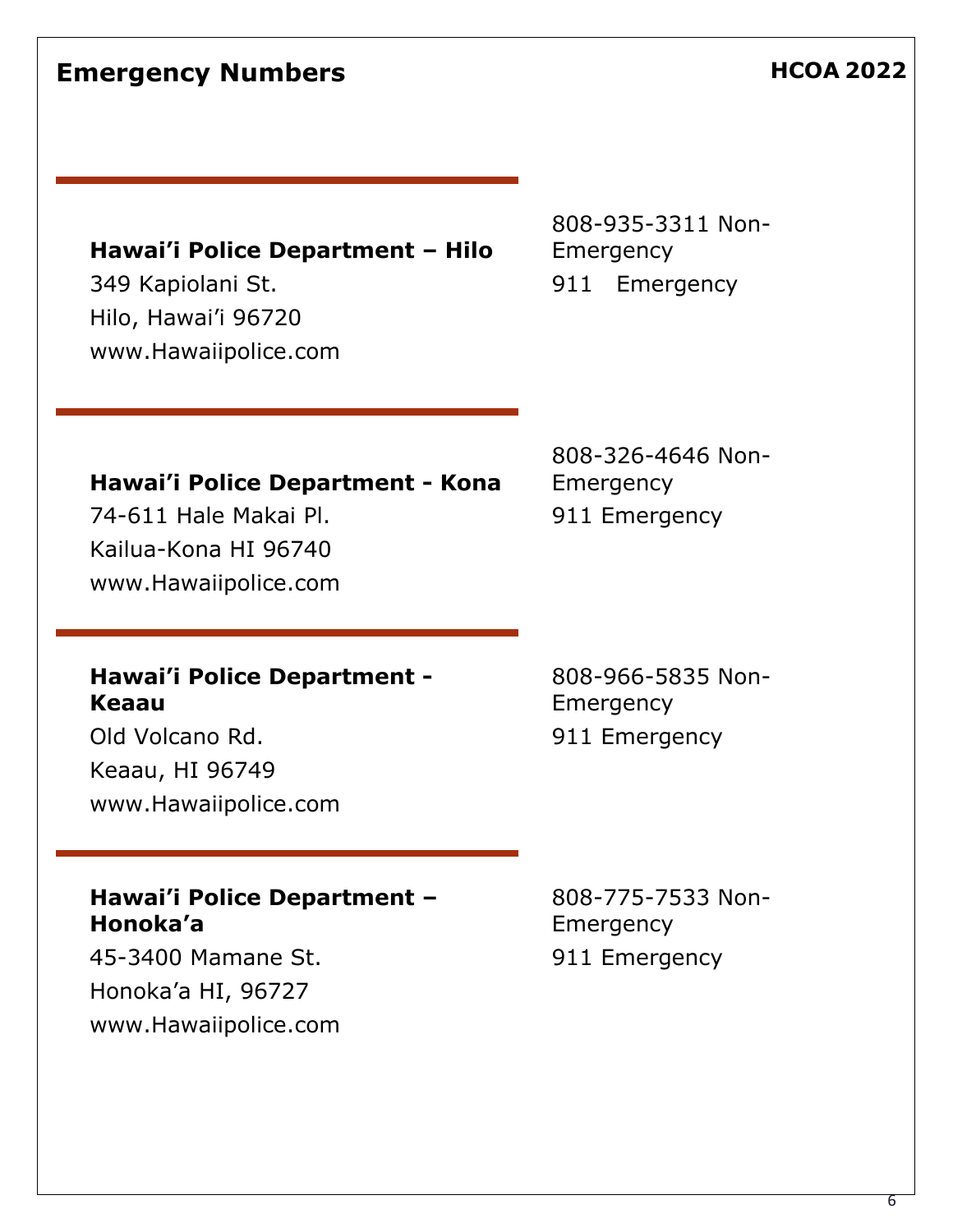## **Emergency Numbers HCOA 2022**

## **Waimea Police Station - Waimea**

67-5185 Kamamalu St. 911 Emergency Kamuela, HI 96743 www.Hawaiipolice.com

808-887-3080 Non-Emergency

**Pahoa Police Station**

15-2615 Keaau-Pahoa Rd. 911 Emergency Pahoa, HI 96778 www.Hawaiipolice.com

808-965-2716 Non-Emergency

### **Hawai'i County Fire Dept. - Hilo**

466 Kino'ole St. 911 Emergency Hilo, HI 96720 www.Hawaiicounty.gov

808-932-2900 Non-Emergency

7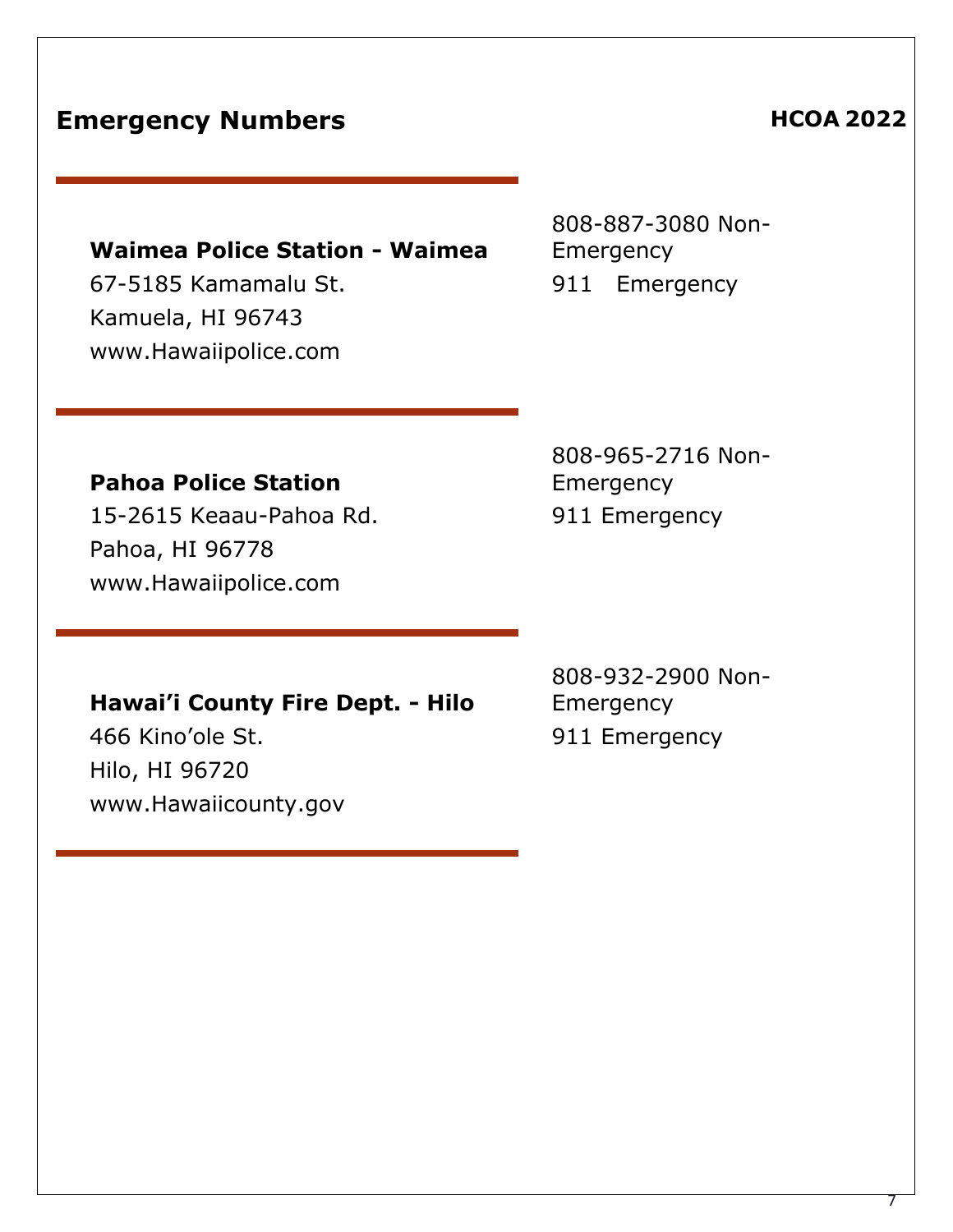## Adult Day Centers **Manual Adult Day Centers HCOA 2022**

## **Hawai'i Island Adult Care** 808-961-3747 Phone

561 Kupuna Place 808-961-3740 Fax Hilo, HI 96720 www.hawaiiislandadultcare.org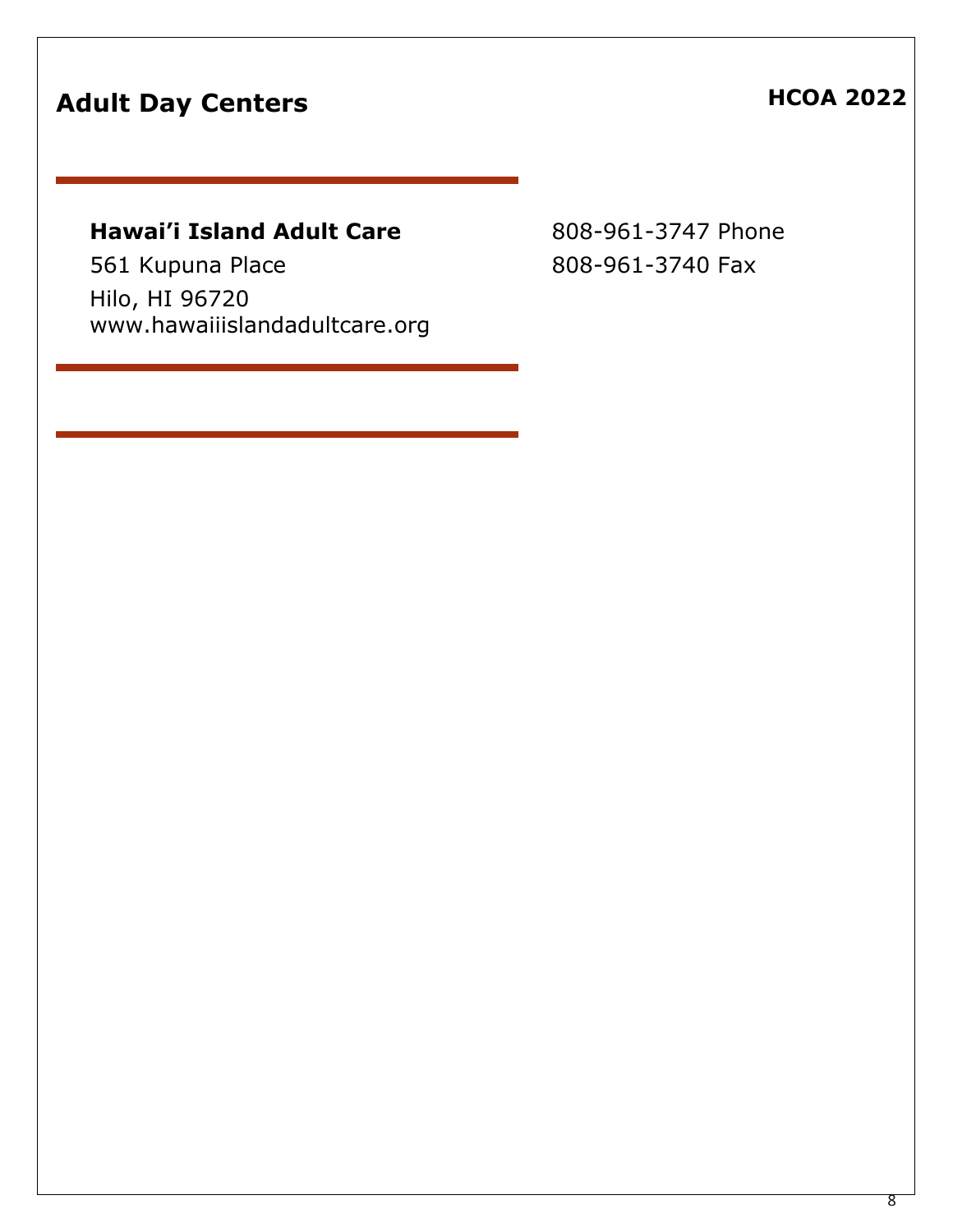## Alzheimer's and Dementia **HCOA 2022**

## **Alzheimer's Association Aloha Chapter** 808-591-2771 Local

1670 Makaloa St., Suite 204-316 800-272-3900 Nationwide Honolulu, HI. 96814 www.alz.org/hawaii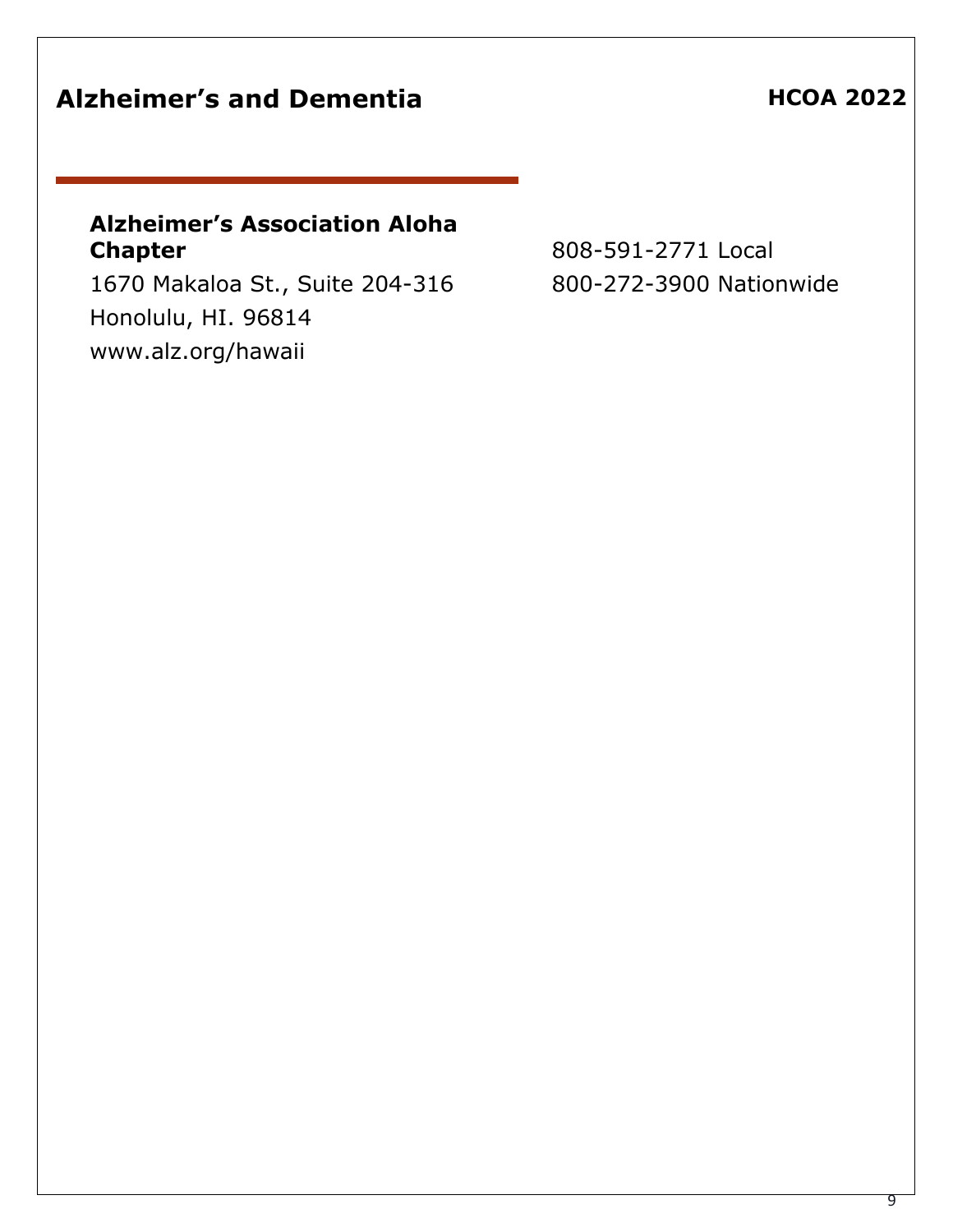# **Ho'opono Services for the Blind** 75 Aupuni Street, Suite 110 Hilo HI 96720 808-586-5269 TDD 75-5722 Konkani Hwy, Kona, HI 96740 808-586-5269 V/TTY https://humanservices.hawaii.gov/vr/hoopono 808-323-0025 V/TTY **Sprint Relay Services for Hearing and Speech Impaired** Speech to Speech 877-447-8711 Text/TTY 711 or 877-447-5990 Voice 711 or 877-447-5991 **Captel Phone for Hearing Impaired** 888-269-7477 www.hawaiicaptel.com

Email: Captel@captel.com

## **Hawaii Association Of the Blind** 808-521-7648

P.O. Box 60640 Ewa Beach HI 96706 Acb.org/Hawaii Email: hab50@hotmail.com

## **Blind and Deaf Services HCOA 2022**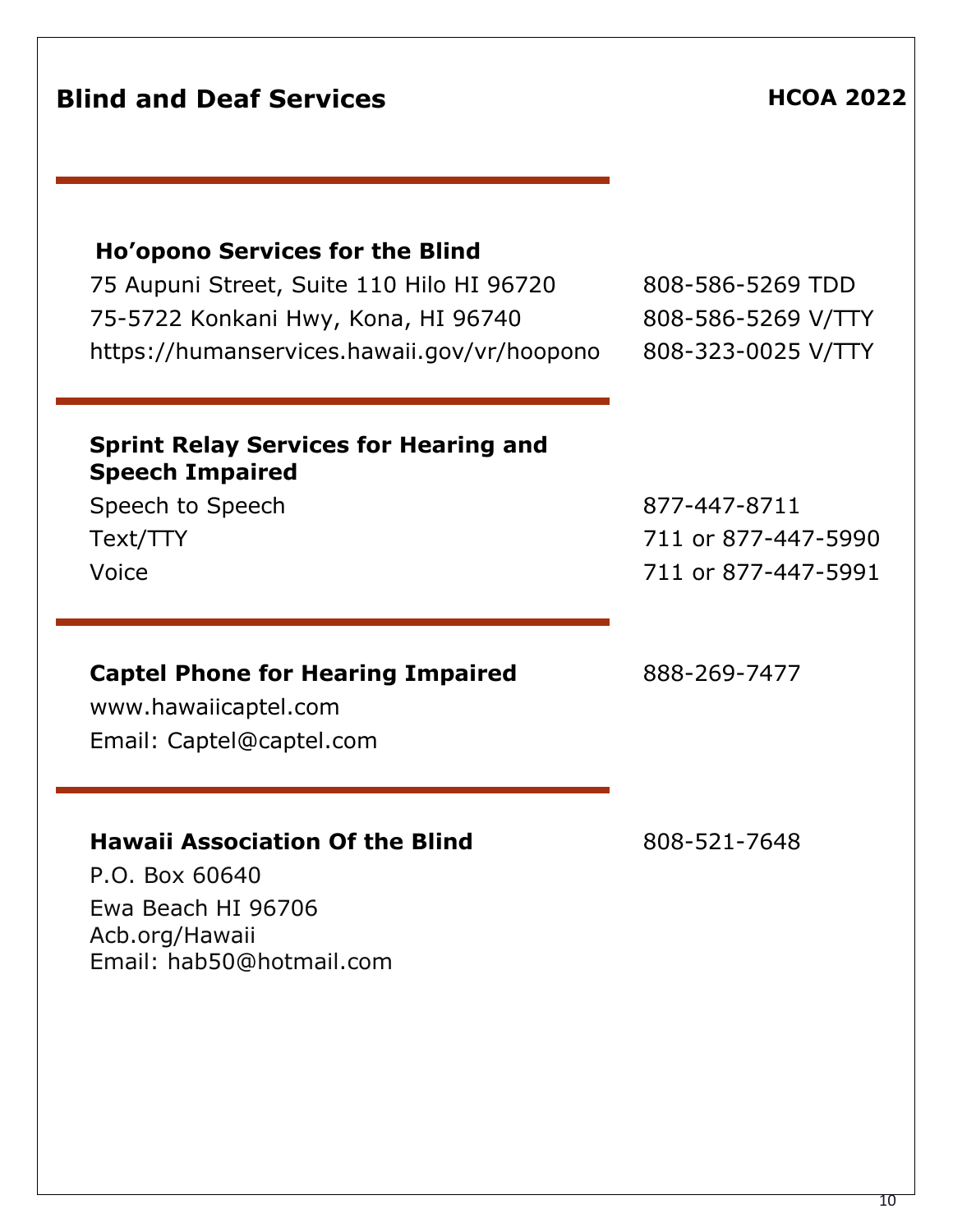11

## **Case Management Agencies HCOA 2022**

## **Blue Water Resources, Inc.** 808-443-5112 Office

688 Kino'ole St. Suite 101 888-794-9431 Toll Free Hilo, HI 96720 808-935-3595 Fax www.808bwr.com 888-794-9432 Toll Free Fax

## **Case Management Professionals** 808-689-1937 Office

94-235 Hanawai Circle # 1B 877-689-1936 Toll Free Waipahu, HI 96797 www.casemanagementpro.com

## **Services for Seniors** 808-935-1144 Office

99 Aupuni St. Suite #120 808-935-1143 Fax Hilo, Hawaii 96720 www.sfshawaii.org

## **State Department of Health – Public Health Nursing 2008-974-6025 Phone Hilo**

75 Aupuni St. Hilo HI 96720 808-933-2917 Fax Hilo 79-1015 Haukapila Street, Kealakekeu, HI 96750 808-322-1500 Phone Kona

http://health.hawaii.gov/phnb 808-322-1504 Fax Kona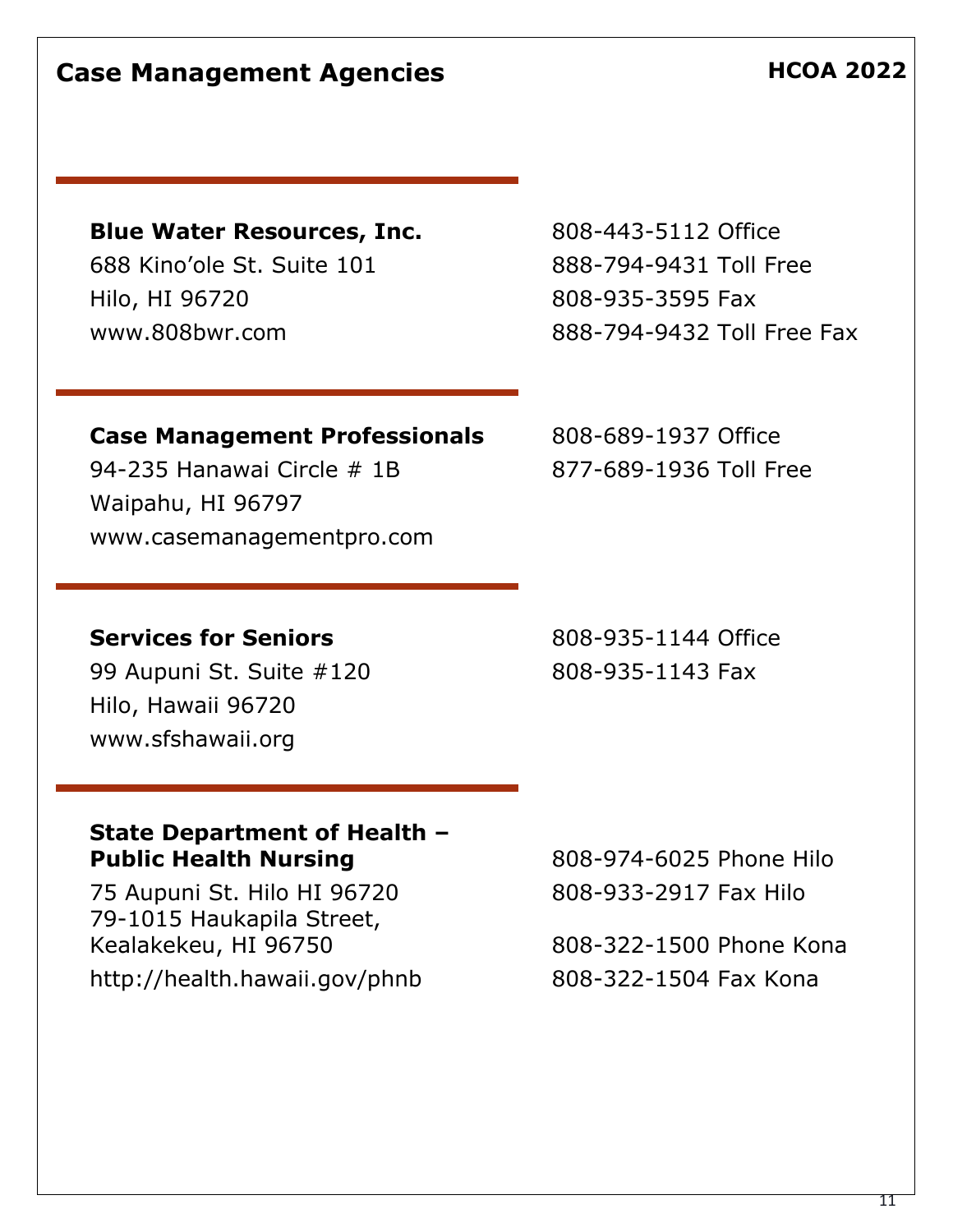## **Disability Resources HCOA 2022**

**Aloha Independent Living Hawai'i**

1055 Kino'ole St. Suite 202 808-339-7297 Phone Hilo, HI 96720 www.alohaihawaii.org

**Arc of Hilo** 1099 Waianuenue Ave 808-935-8535 Office Hilo, HI 96720 808-934-7714 Fax www.hiloarc.org

**Arc of Kona** 808-323-2626 Office 81-1065 Konawaena School Rd. 808-323-9444 Fax Kealakekua, HI 96740 www.arcofkona.org

## **Department of Health Developmentally Disabled Division**

88 Kanoelehua Av #B102 – Hilo, HI

67-5189 Kamamalu St. - Kamuela, HI 81-980 Halekii St. #103 – Kona, HI Email: hab50@hotmail.com

808-974-4280 East Hawaii 808-887-6069 North Hawaii 808-327-6216 West Hawaii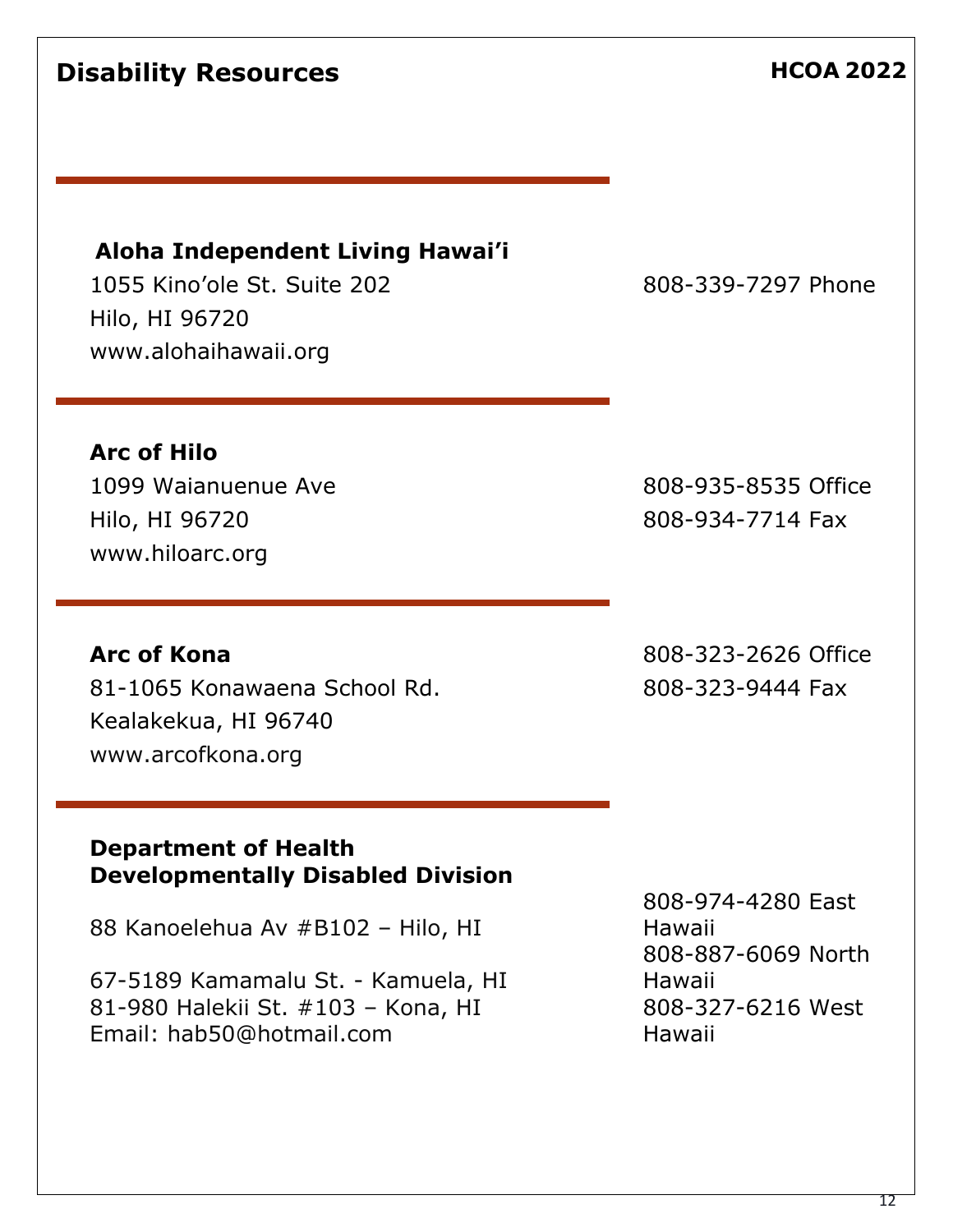## **Adult Protective Services**

|            | E. Hawai'i Hilo/Hamakua/Puna       | 808-933-8820 |
|------------|------------------------------------|--------------|
|            | W. Hawai'i Kau/Kona/Kohala/Kamuela | 808-327-6280 |
| State Wide |                                    | 808-832-5115 |

## **SCAMS**

| Hawai'i Police Department - Hilo          | 808-935-3311   |
|-------------------------------------------|----------------|
| Hawai'i Police Department - Kona          | 808-326-4646   |
| Hawai'i Police Department - Keaau         | 808-966-5835   |
| Hawai'i Police Department - Honaka'a      | 808-775-7533   |
| Waimea Police Station - Waimea            | 808-935-3311   |
| Pahoa Police Station - Pahoa              | 808-887-3080   |
| Better Business Bureau - Fraud<br>Hotline | 808-628-3950   |
| The Fraud Hotline - Toll Free             | 1-888-333-1593 |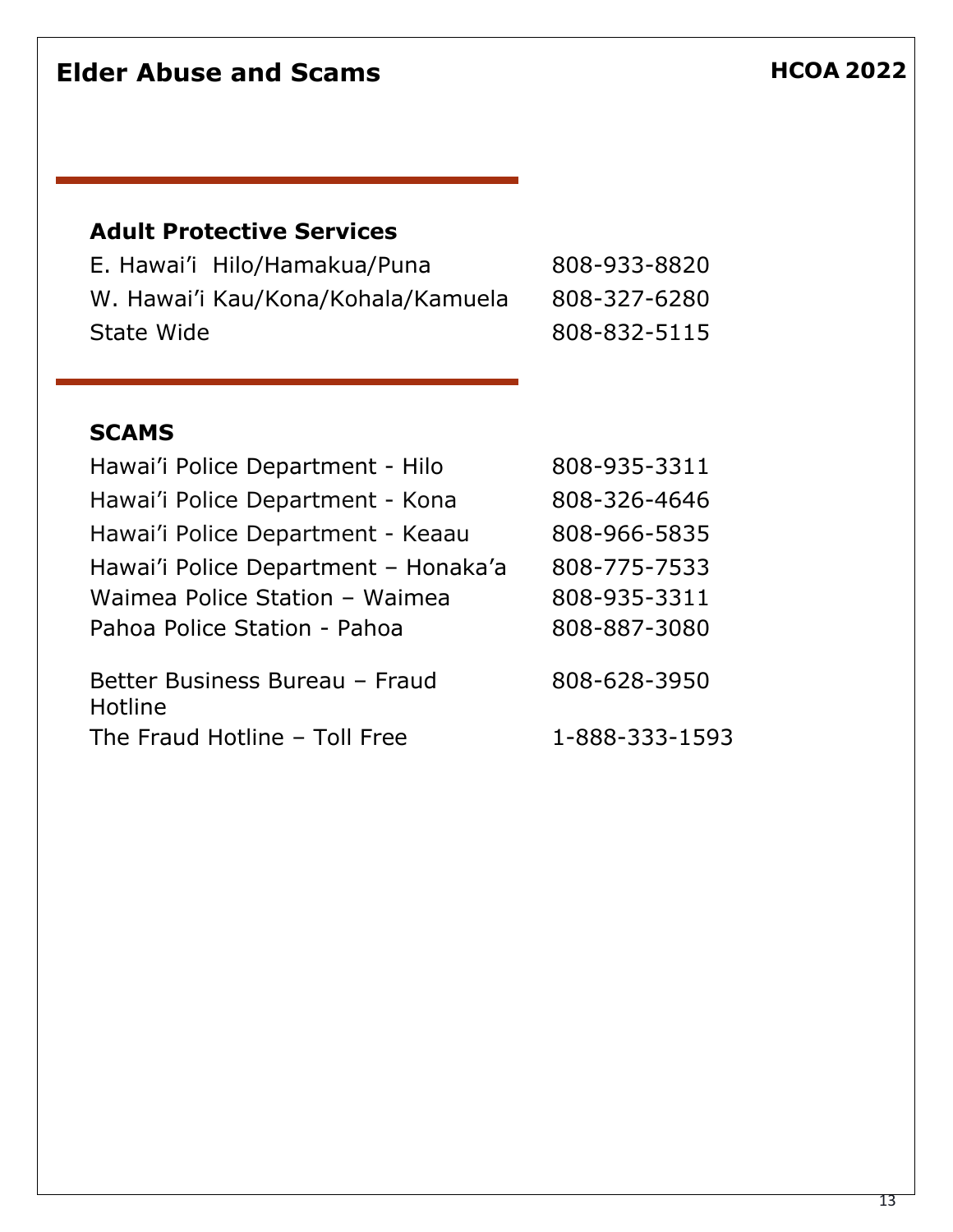## **Emergency Shelters HCOA 2022**

# **Hale O'hana Spouse Abuse**

**Shelter**

Hilo-24 Hour Crisis Hotline 808-959-8864

## **West Hawai'i Domestic Abuse Shelter** 808-322-7233

Kona 24-hour Crisis Hotline

## **Hope Services 808-935-3050**

Kihei Pua Shelter - Hilo 808-937-1837 West HI Emergency Shelter - Kona 808-935-3050 Hale Maluhia Men's Shelter 808-443-4717 Keolahou Men's Shelter - Hilo 808-935-2973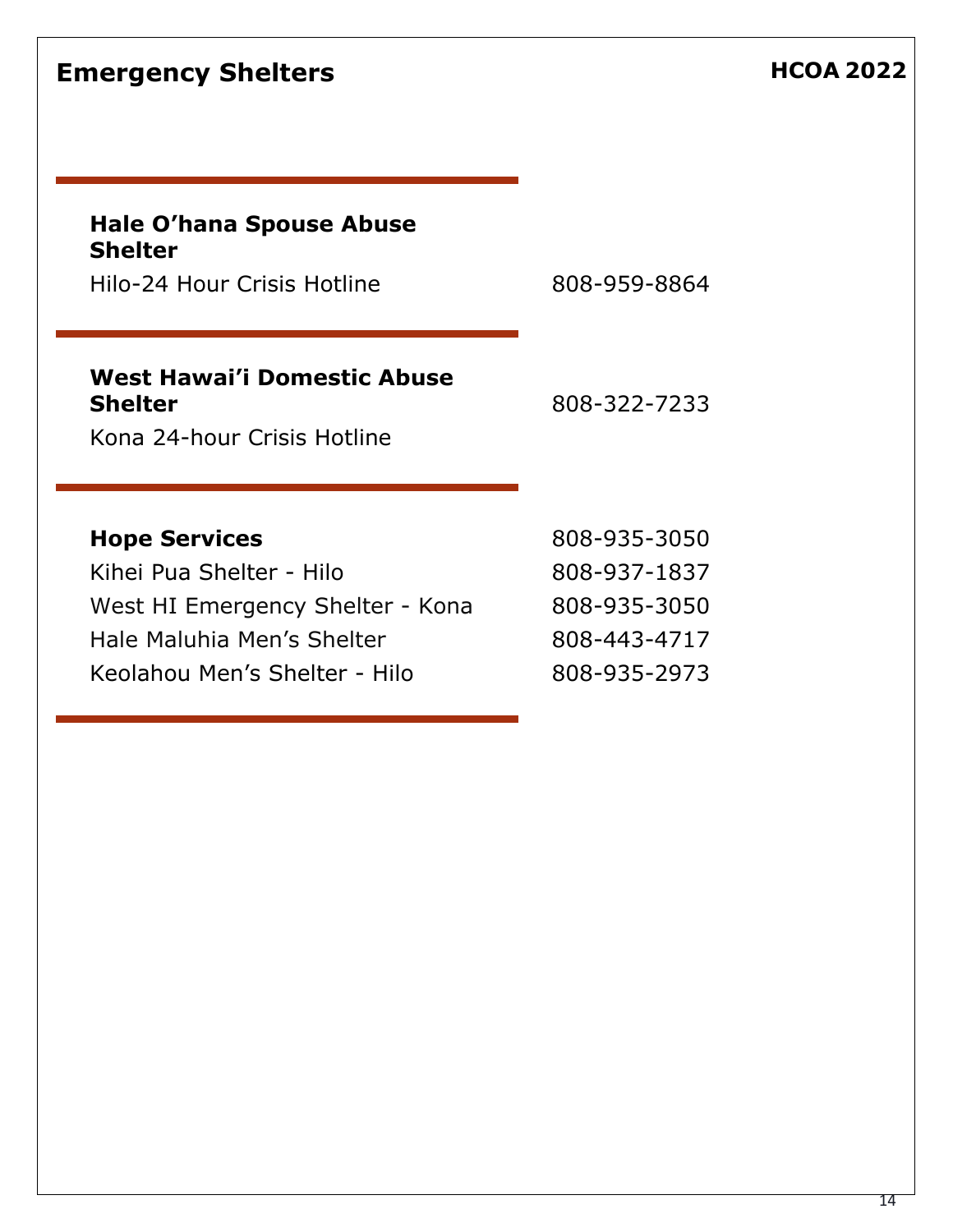## **Financial Help HCOA 2022**

### **Catholic Charities Hawaii**

62 Kino'ole St. 808-935-4673 Office Hilo, HI 96720 www.catholiccharitieshawaii.org

## **United Way Hawai'i – Aloha Chapter** 808-935-6393 Office

688 Kinoole St. # 201 808-935-2553 Fax Hilo, HI. 96720 211 Help Line www.hiuw.org

### **Social Security Administration**

Hilo, HI 96720 www.ssa.gov

111 East Puainako St. 800-772-1213 Toll Free

### **HCEOC**

47 Rainbow Drive 808-961-2681 Hilo, HI 96720 www.hceoc.net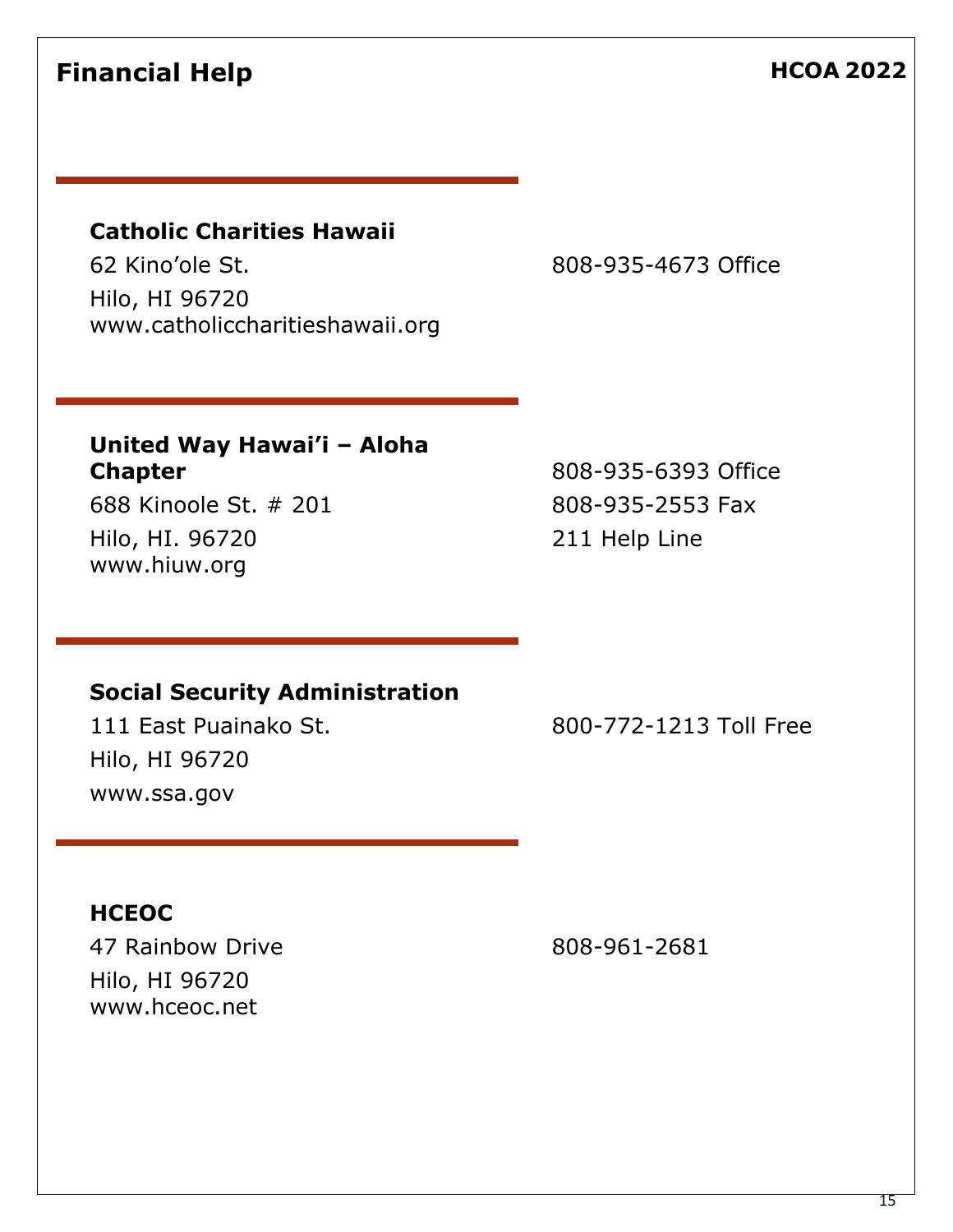| <b>Financial Help (Cont.)</b> |  |  |
|-------------------------------|--|--|
|-------------------------------|--|--|

**Hawai'i County Parks and Recreation Elderly Activities Division/Coordinated Services for the Elderly – Senior Discount Booklets**

East Hawai'i Phone 808-961-8777 West Hawai'i Phone 808-323-4320 www.hawaiicounty.gov/pr-elderly

### **State of Hawai'i Department of Human Services Financial Assistance**

| South Kona District Office | 808-323-7573 |
|----------------------------|--------------|
| Kohalo District Office     | 808-889-7141 |
| Ka'u District Office       | 808-939-2242 |
| North Hilo District Office | 808-933-0331 |
| South Hilo District Office | 808-981-2754 |
| Kamuela- Hamakua Office    | 808-775-8854 |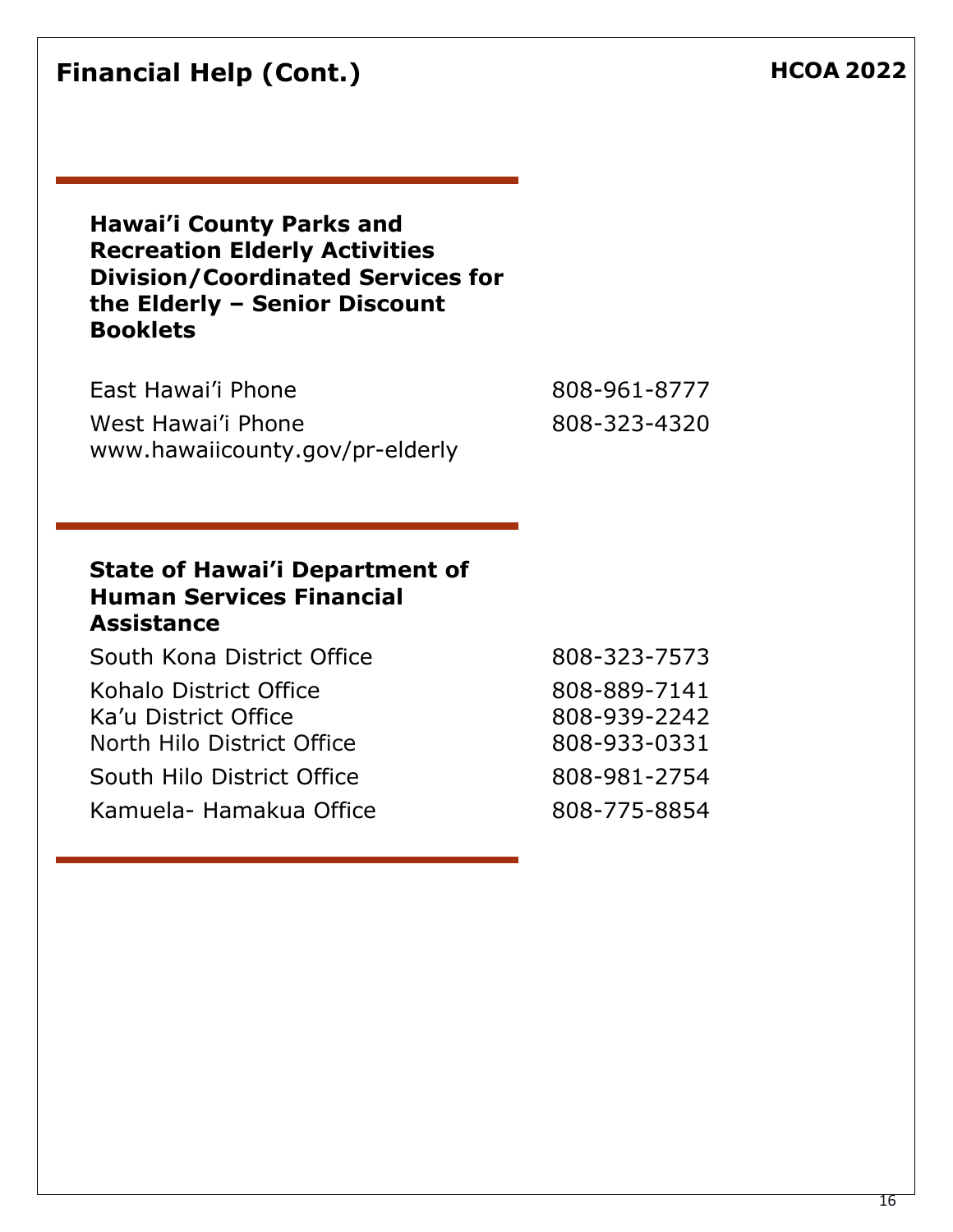## **Home Care Agencies HOME 2022**

## **Americare – West Hawai'i**

79-7393 Mamalahoa Hwy 808-657-4085 Kealakekua HI. 96750 www.americarehi.com

## **Aloha TLC Home Care**

67-1161 Hawaii Belt Rd. 808-491-2273 Waimea – Kamuela, HI. 96743 www.alohatlchomecare.com

## **Bayada Home Health- East Hawaii** 808-933-1702

1255 Kilauea Ave Suite 200 Hilo HI. 96720 www.bayada.com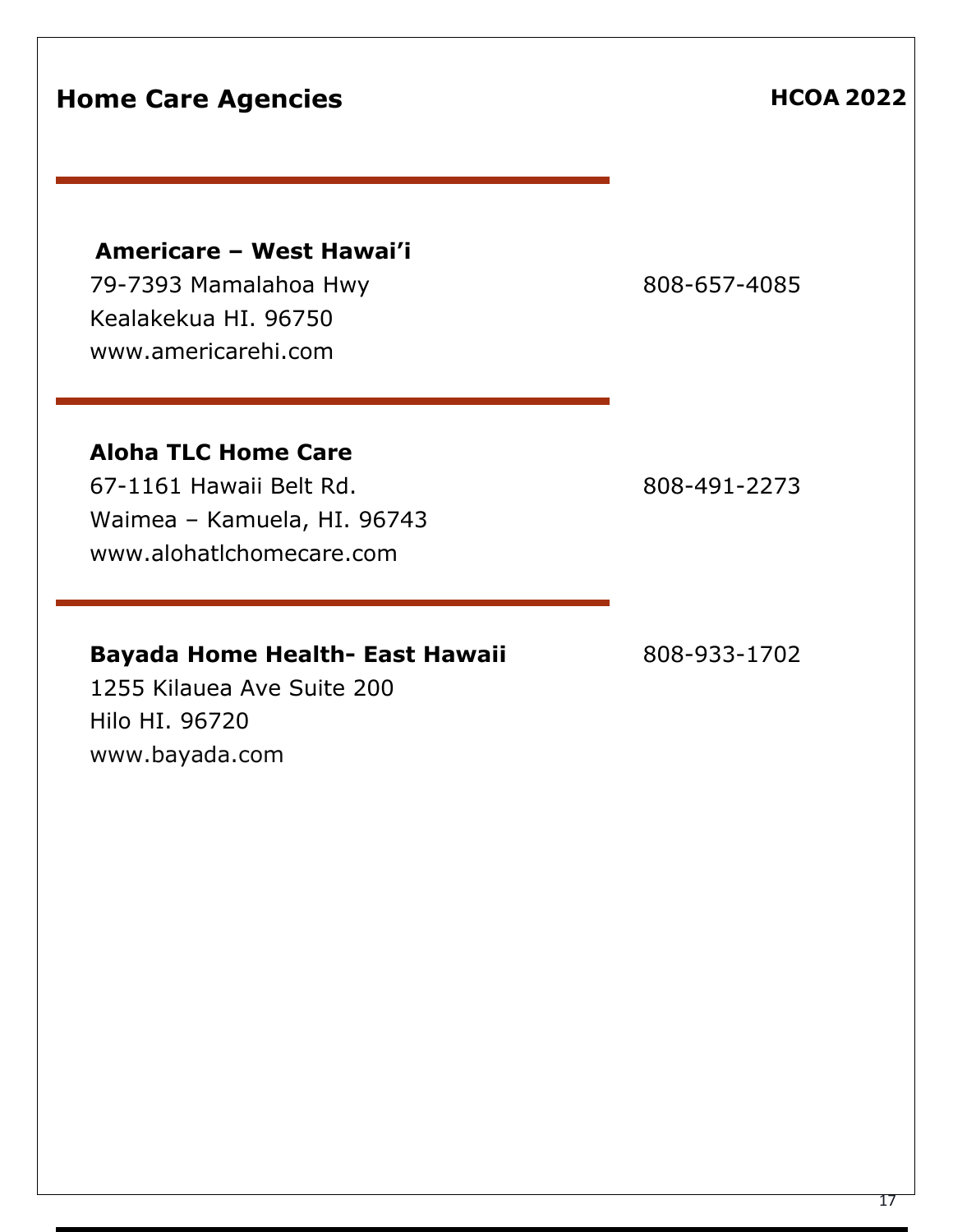| <b>Home Care Agencies (cont.)</b>                                                                             | <b>HCOA 2022</b> |
|---------------------------------------------------------------------------------------------------------------|------------------|
| Hawai'i Care Solutions - Island Wide<br>7 Kukila St. #201<br>Hilo HI. 96720<br>www.hicaresolutions1@gmail.com | 808-961-6505     |
| Helping Hands Healthcare - Island Wide<br>P.O. Box 817<br>Volcano HI. 96785<br>www.helpinghands4u.com         | 808-747-2273     |
| Master Care, Inc. - Island Wide<br>419 Kilauea Ave<br>Hilo HI, 96720<br>www.gomastercare.com                  | 808-935-2230     |
| <b>MaxiCare-Link</b><br>311 Kino'ole St.<br>Hilo HI. 96720<br>www.maxicarelink.hilo@gmail.com                 | 808-934-7733     |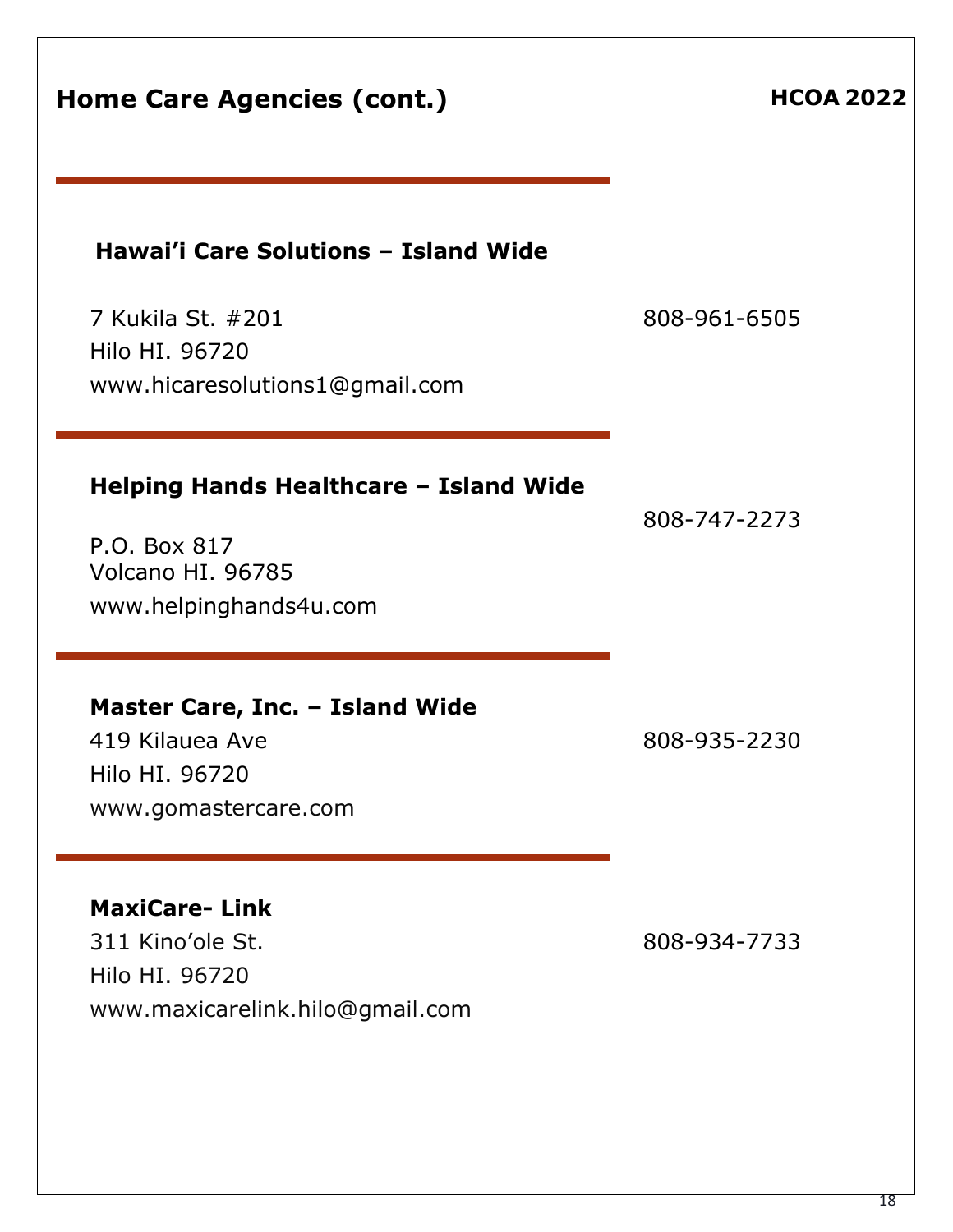| <b>Home Care Agencies (cont.)</b>                                                                          | <b>HCOA 2022</b> |
|------------------------------------------------------------------------------------------------------------|------------------|
| Metrocare Hawai'i-Plus - Island Wide<br>311 Kino'ole St.<br>Hilo HI. 96720<br>www.metrocarehawaii-plus.com | 808-934-8334     |
| Ultimacare Inc. - Island Wide<br>315 Kino'ole St.<br>Hilo HI. 96720<br>www.ultimacarehawaii.com            | 808-933-9933     |
| <b>Kohala Home Health</b><br>67-1125 Mamalahoa Hwy<br>Waimea HI. 96743<br>www.queens.org/north-hawaii      | 808-881-4711     |
|                                                                                                            |                  |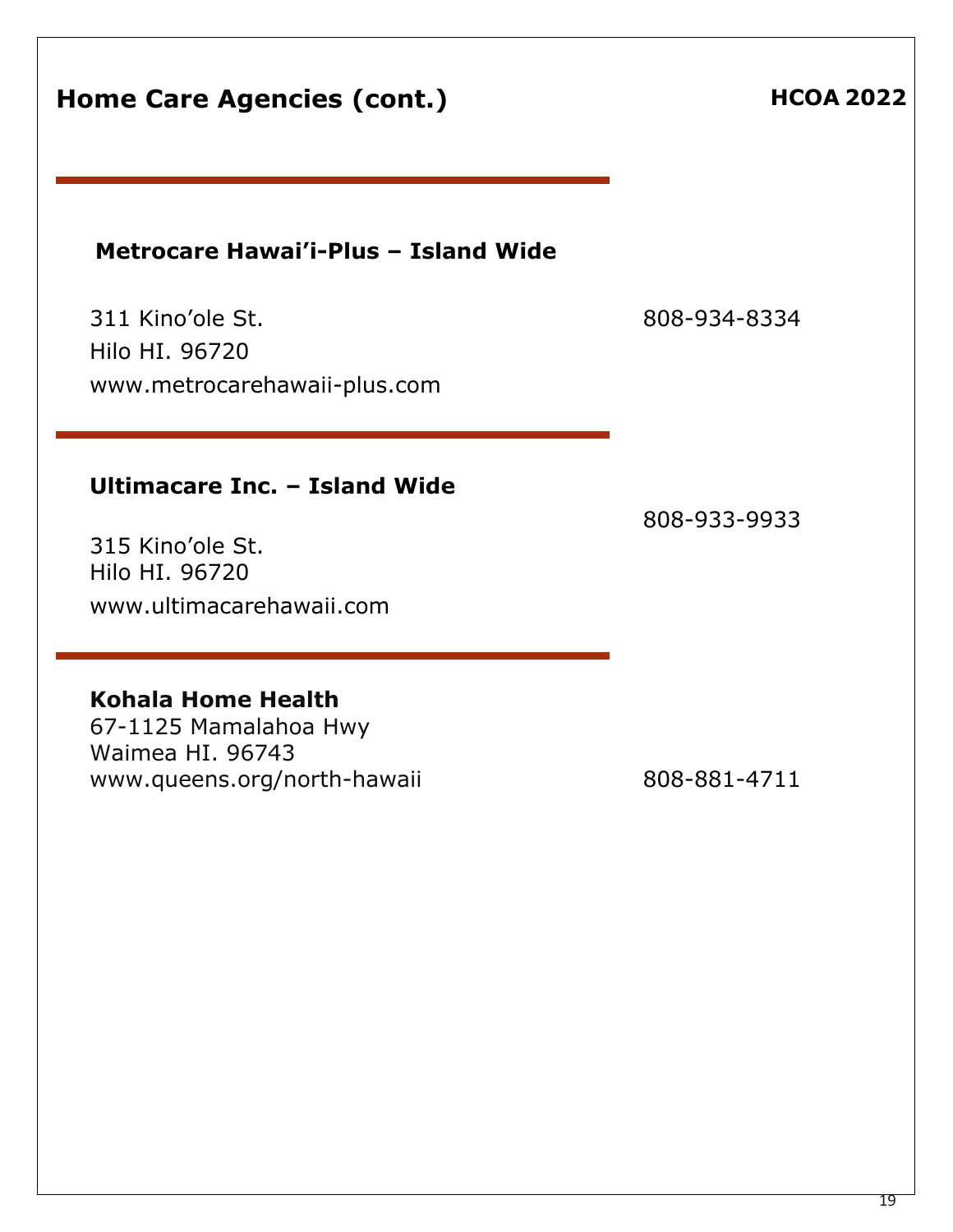## **Hospice and Palliative Care HCOA HCOA** 2022

## **Hawai'i Care Choices**

1011 Waianuenue Avenue Hilo HI. 96720

590 Kapiolani Street Hilo HI 96720 www.hawaiicarechoices.org

### **Hospice of Kona**

75-5925 Walua Rd Kailua-Kona, HI 96740 www.hospiceofkona.org

## **North Hawai'i Hospice**

65-1328 Kawaihae Rd. Waimea/Kamuela HI. 96743 www.northhawaiihospice.org 808-885-7547

808-969-1733 Hospice program

808-934-2913 Palliative Care

808-324-7700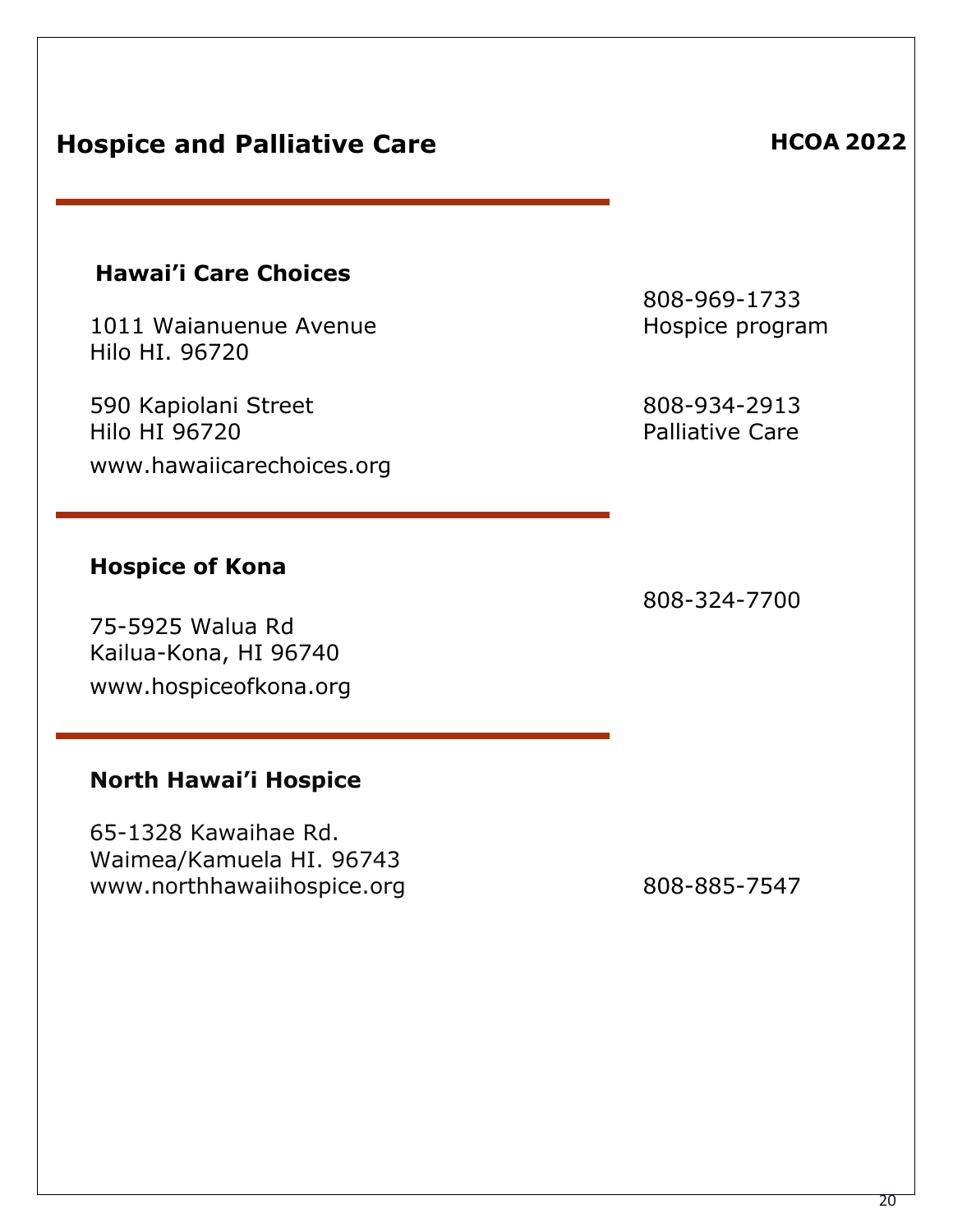| <b>Legal Assistance</b>                                                             | <b>HCOA 2022</b>                           |
|-------------------------------------------------------------------------------------|--------------------------------------------|
| <b>Legal Aid Society of Hawai'i</b>                                                 |                                            |
| 101 Aupuni St. Ste. 1002<br>Hilo HI, 96720                                          | 808-961-2851                               |
| 75-56546 Kuakini Hwy<br>Kailua-Kona HI 96740<br>www.legalaidhawaii.org              | 808-329-3910                               |
| <b>Hawai'i Disability Rights Center</b>                                             |                                            |
| 1132 Bishop St. Ste. 2102<br>Honolulu HI 96813<br>www.hawaiidisabilityrights.org    | 800-882-1057<br>808-949-2922<br><b>TTY</b> |
| <b>Ku'ikahi Mediation Center</b>                                                    |                                            |
| 101 Aupuni St. Suite PH 1014 B-2<br><b>Hilo HI 96720</b><br>www.hawaiimediation.org | 808-935-7844                               |
| <b>West Hawai'i Mediation Center</b>                                                |                                            |
| 65-1291 Kawaihae Rd, Suite 202<br>Waimea/Kamuela HI 96743<br>www.whmediation.org    | 808-885-5525                               |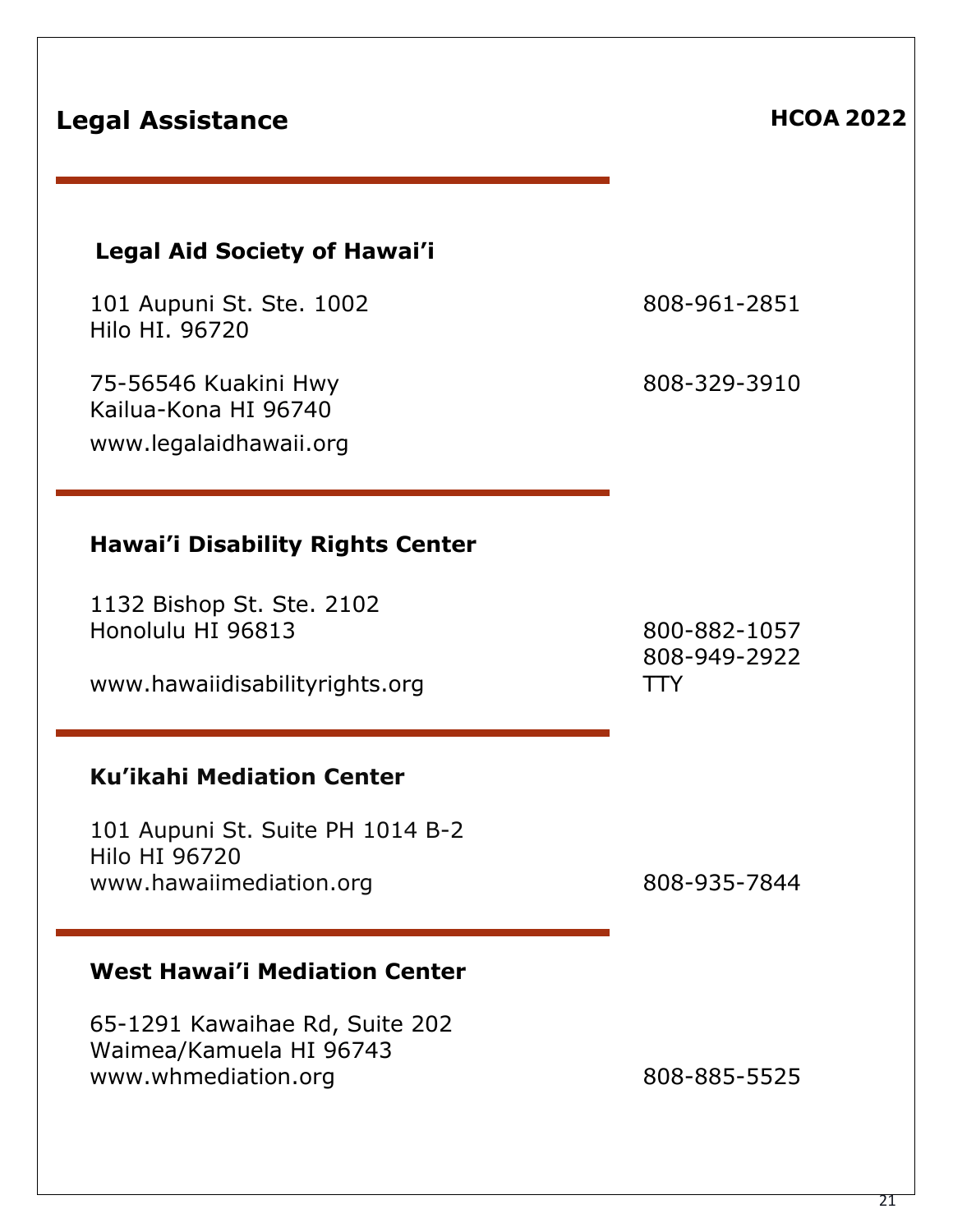| <b>Legal Assistance (Cont.)</b>                                                                                           | <b>HCOA 2022</b> |
|---------------------------------------------------------------------------------------------------------------------------|------------------|
| <b>County of Hawai'i Prosecuting Attorney's</b><br><b>Office</b>                                                          |                  |
| Aupuni Center 655 Kilauea Ave<br>Hilo HI 96720                                                                            | 808-961-0466     |
| Kealakekua Bus. Center 81-980 Haleki'i St.<br>Suite 150 Kealakekua, HI 96750<br>www.hawaiicounty.gov/prosecuting-attorney | 808-322-2552     |
| <b>Hawai'i State Office of the Public</b><br><b>Defender</b>                                                              |                  |

275 Ponahawai Street #201 Hilo HI 808-974-4571 81-948 Waenaoihana Loop #110 Kealakekua HI 96750 www.publicdefender.hawaii.gov

808-322-1945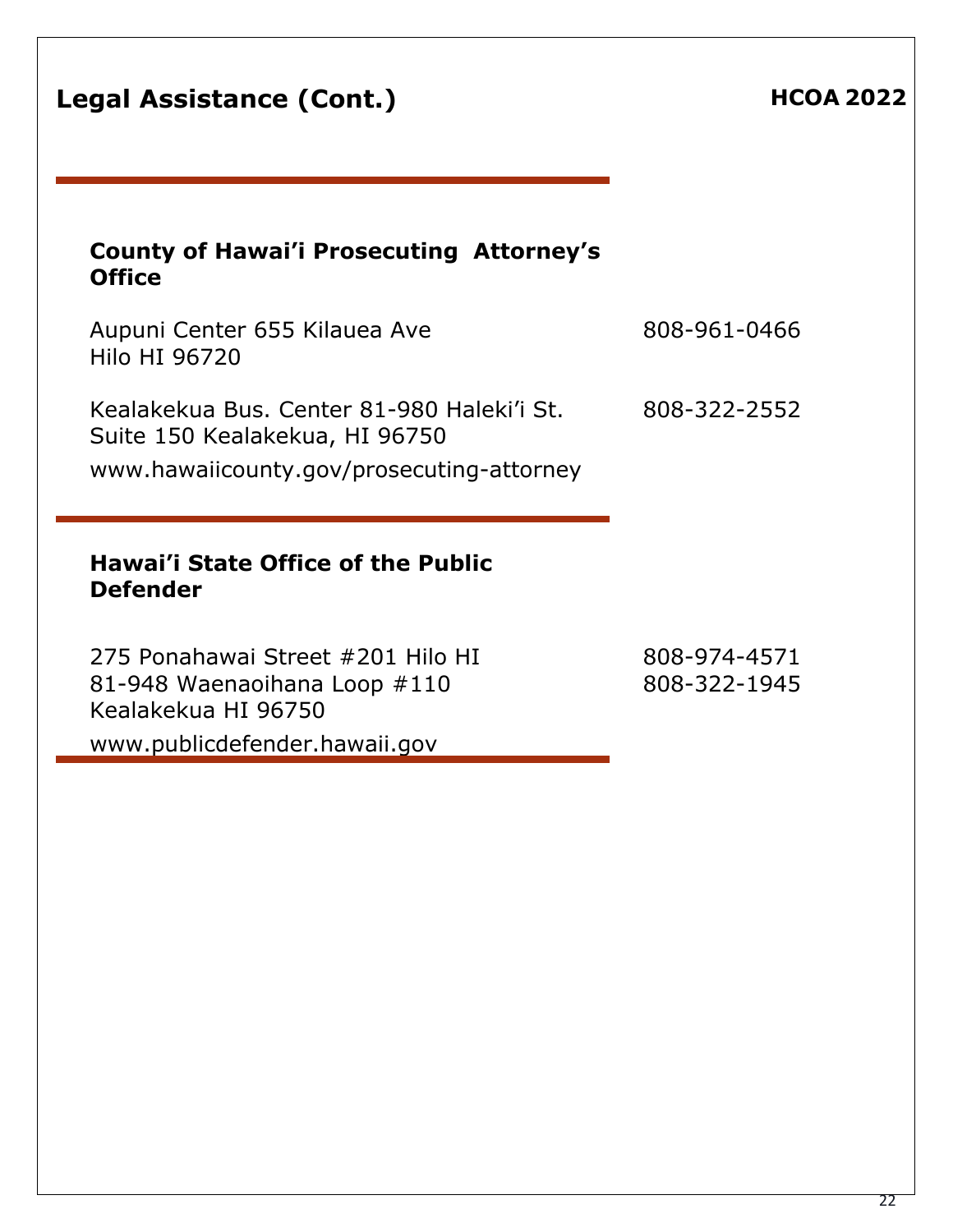| <b>Meals for Seniors</b>                                                                    | <b>HCOA 2022</b>                 |
|---------------------------------------------------------------------------------------------|----------------------------------|
| <b>Hawai'i County Nutrition Program</b><br>1055 Kino'ole Street Suite 102<br>Hilo HI. 96720 | 808-961-8726<br>808-961-8025 TTY |
| www.hawaiicounty.gov                                                                        |                                  |
| <b>Hawai'i Food Basket</b><br>40 Holomua St.<br><b>Hilo HI 96720</b>                        | 808-933-6030                     |
| 73-4161 Ulu Wini Pl. Kailua Kona HI 96740<br>www.hawaiifoodbasket.org                       | 808-322-1418                     |
| <b>Salvation Army</b>                                                                       |                                  |
| 219 Ponahawai St.<br><b>Hilo HI 96720</b><br>www.hawaii.salvationarmy.org                   | 808-935-1277                     |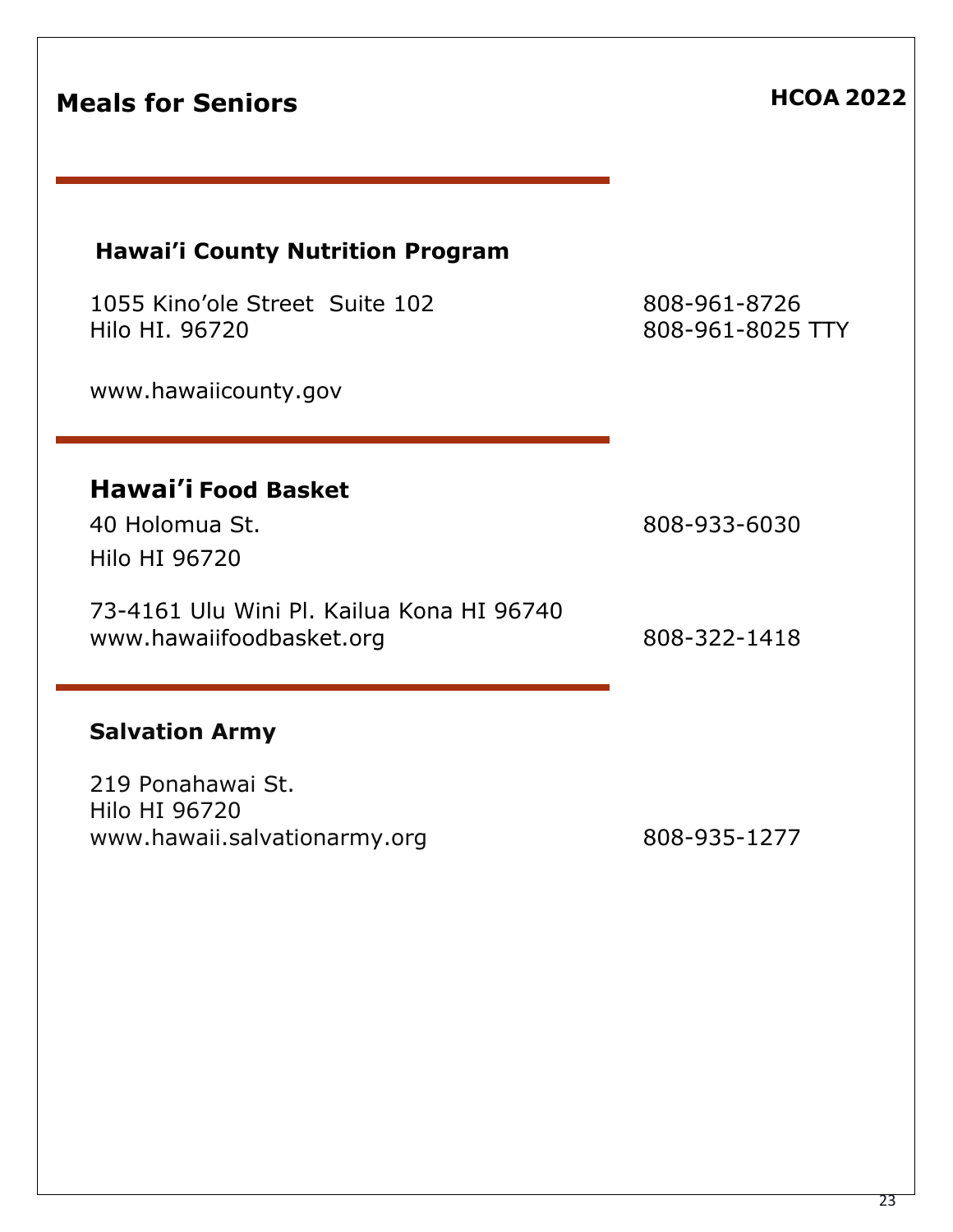# **Medical Equipment HCOA 2022**

## **Apria Health Care**

811 Laukapu St. # 9 808-969-1211 Hilo HI. 96720 www/apria.com

## **Rainbow Medical Supply**

224 Haili Street Suite B- Back Hilo HI 96720 www.rainbowmedicalsupply.com

## **KTA Super Store Pharmacies**

50 East Puainako St. Hilo 808-959-8700 65-1158 Mamalahoa Hwy. Kamuela 808-885-0033 68-3916 Paniolo Ave. Waikoloa Village 808-883-8434 78-6831 Ali'i Dr. Kailua-Kona 1988 - 808-322-2511 www.ktasuperstores.com/pharmacy

## Akana Medical Supply LLC. 808-982-8321 Phone

16-665 Milo Street, Unit 2A Keaau, HI 96749 akanamedsupply@gmail.com

808-982-3834

808-966-4998 Fax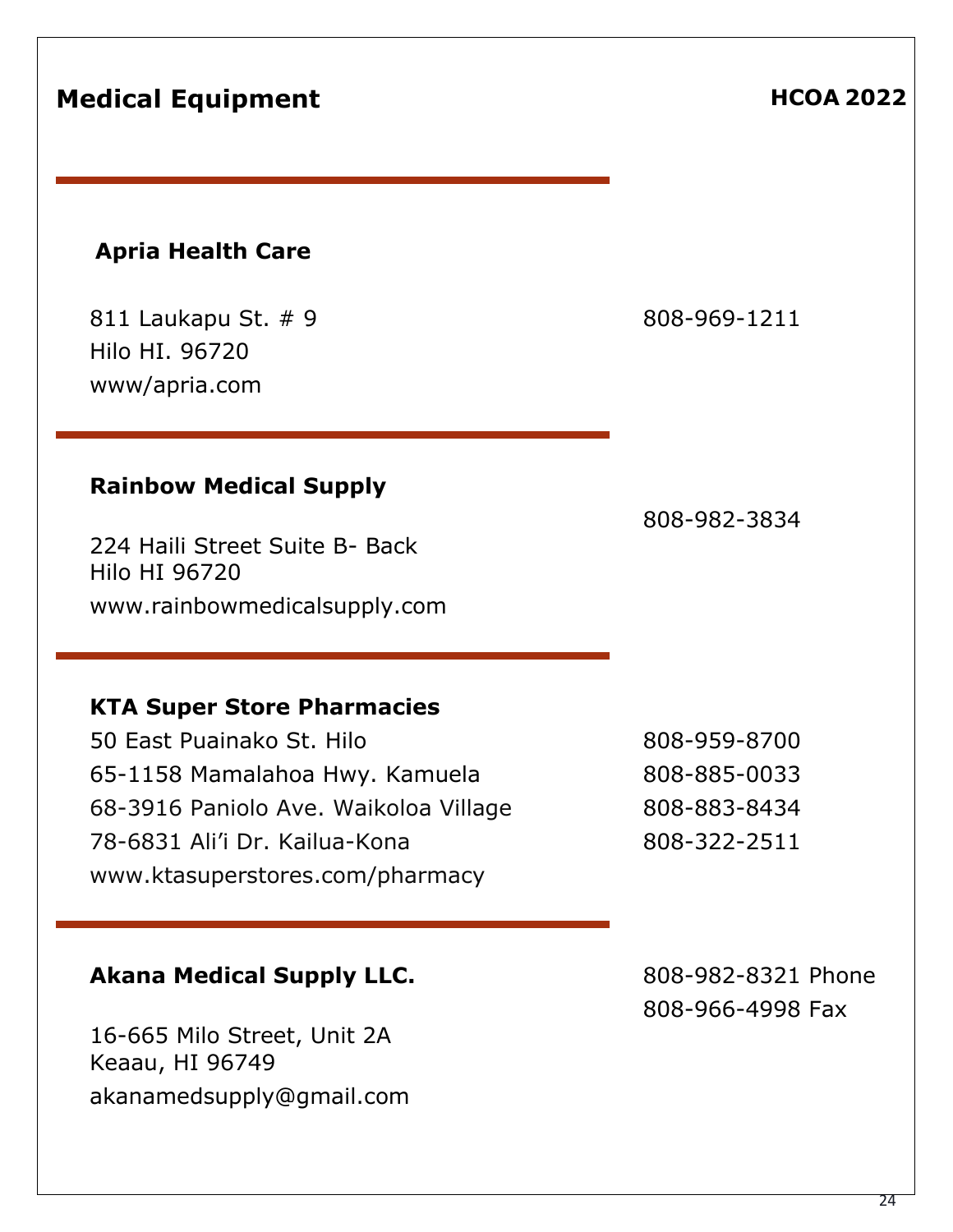# **Hawai'i State Department of Health Community Mental Health Centers** 37 Kekaulike St. Hilo HI 808-974-4300 45-3380 Mamane St. Honokaa HI 808-775-8835 15-2866 Pahoa Village Rd. Pahoa HI 808-965-2240 67-5189 Kamamalu St. Kamuela HI 808-885-1220 79-1020 Haukapila St. Kealakekua HI 808-322-4818 2019-B Kaalaiki Rd. Naalehu HI 808-939-2406 **Hope Services** 357 Waianuenue Ave 808-935-3050 Hilo HI. 96720 www.hopeserviceshawaii.org **Mental Health Kokua**

208 Wainaku St. Hilo HI 808-935-7167 75-166 Kalani St. Kailua-Kona HI 808-331-1468 [www.mentalhealthkokua.org](http://www.mentalhealthkokua.org/)

**Health – Crisis Line** 1-800-753-6879

## **Mental Health Services Mental Health Services HCOA** 2022

**Hawaii State Department of Mental**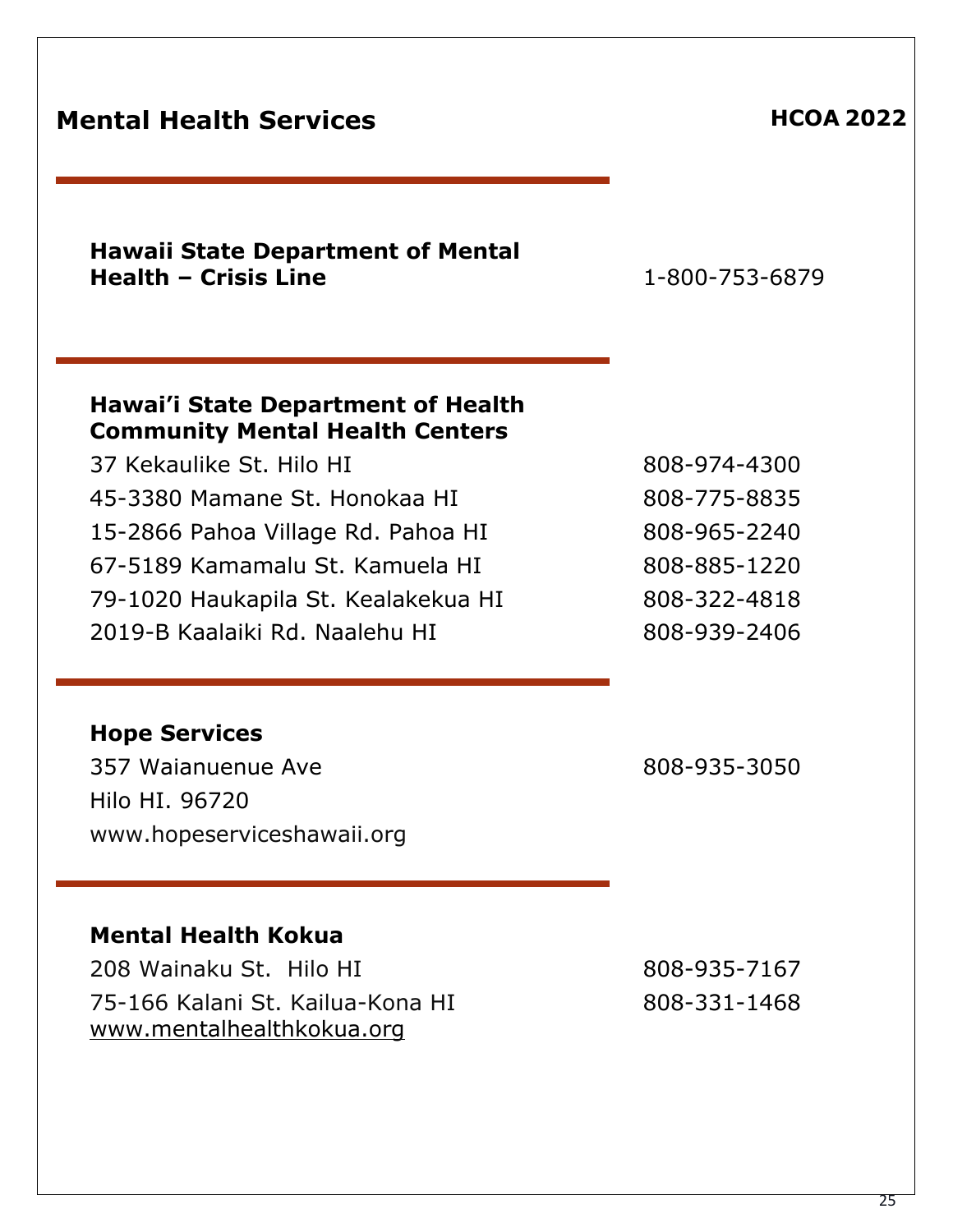| <b>Nursing Homes and Acute</b><br>Care                                                                                                                                     | <b>HCOA 2022</b> |
|----------------------------------------------------------------------------------------------------------------------------------------------------------------------------|------------------|
| <b>Hale Anuenue Restorative Care Center</b><br>133 Waianuenue Ave.<br><b>Hilo HI 96720</b><br>www.haleanuenuecarecenter.com                                                | 808-961-6644     |
| <b>Hilo Medical Center's Extended Care</b><br><b>Program</b><br>1190 Waianuenue Ave<br>Hilo HI 96720<br>www.hilomedicalcenter.org<br>Honoka'a Hospital Hale Ho'ola Hamakua | 808-932-3570     |
| 45-547 Plumeria St.<br>Honoka'a HI 96727<br>www.halehoolahamakua.org                                                                                                       | 808-932-4100     |
| <b>Kau Hospital</b><br>One Kamani St<br>Pahala HI 96778<br>www.kauhospital.org                                                                                             | 808-932-4200     |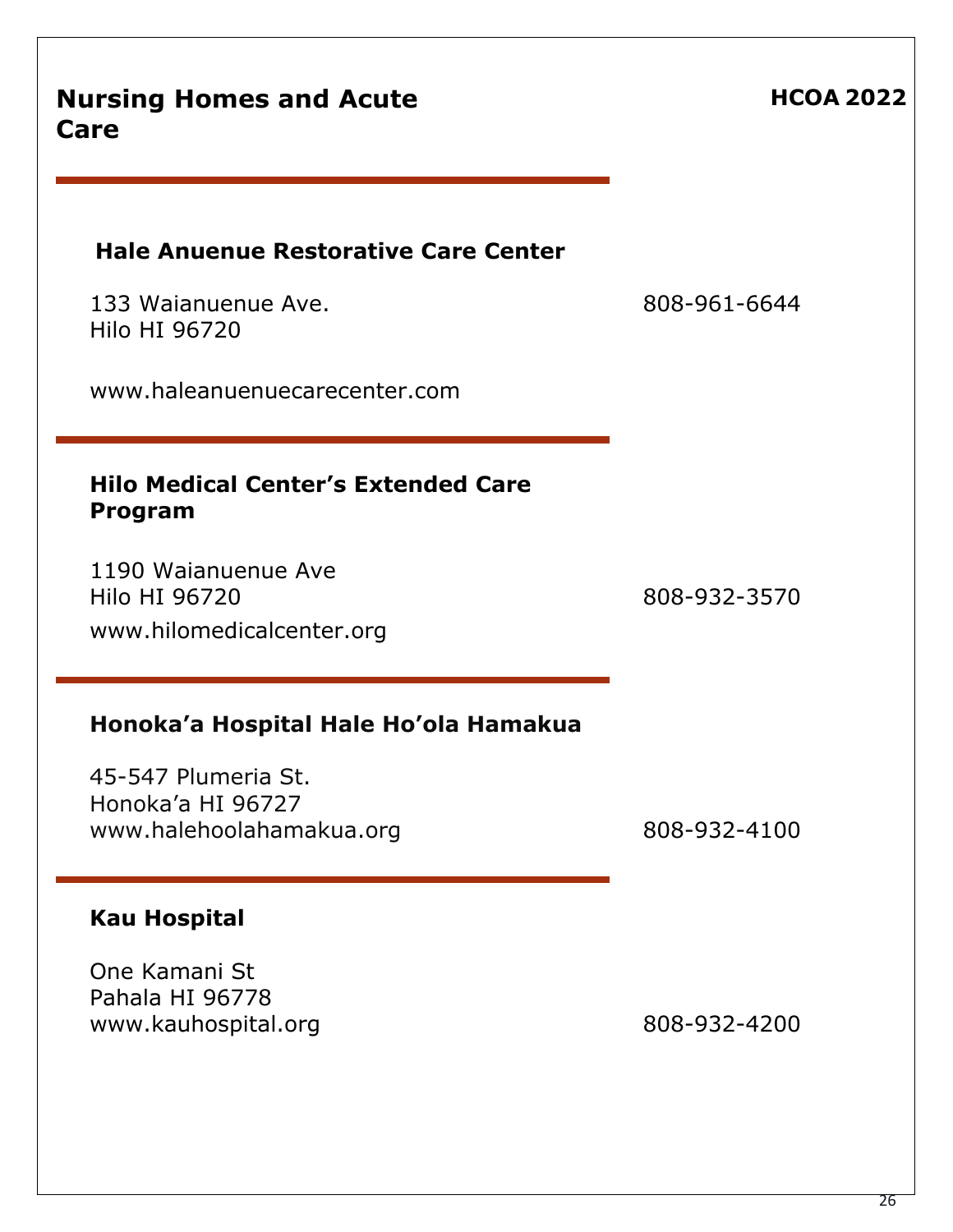| Care (Cont.)                                                                                                                                                              |                              |
|---------------------------------------------------------------------------------------------------------------------------------------------------------------------------|------------------------------|
| <b>Kohala Hospital</b><br>54-383 Hospital Rd.<br>Kapaau HI 96755<br>www.kohala.hhsc.org                                                                                   | 808-889-6211                 |
| <b>Legacy Hilo Rehabilitation and Nursing</b><br><b>Center</b><br>563 Kaumana Dr.<br><b>Hilo HI 96720</b><br>www.ohanapacific.com/locations/hawaii-<br>island/legacy-hilo | 808-498-0100                 |
| <b>Life Care Center</b><br>944 W. Kawailani St.<br><b>Hilo HI 96720</b><br>78-6957 Kamehameha III Rd.<br>Kailua-Kona HI 96740                                             | 808-959-9151<br>808-322-2790 |

**Nursing Homes and Acute** 

**HCOA 2022**

27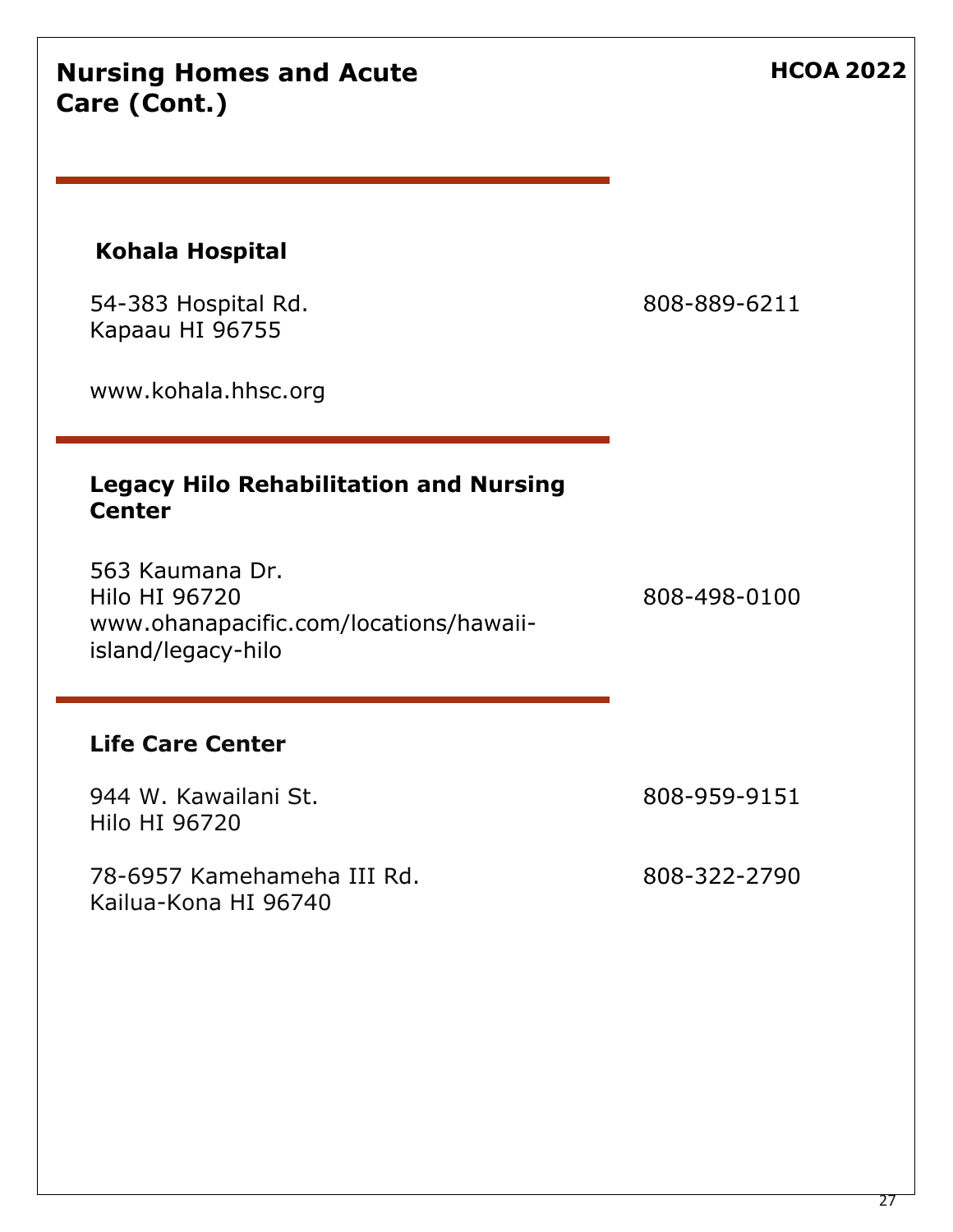| <b>Senior Housing Resources</b>                                                         | <b>HCOA 2022</b> |
|-----------------------------------------------------------------------------------------|------------------|
| <b>Big Island Housing Foundation</b>                                                    |                  |
| 688 Kino'ole St. Suite 212<br>Hilo HI, 96720<br>www.bigislandhousing.com                | 808-969-3327     |
| <b>County of Hawai'i Office of Housing and</b><br><b>Community Development</b>          |                  |
| 1990 Kino'ole St. Suite 105                                                             | 808-961-8379     |
| <b>Hilo HI 96720</b><br>74-5044 Ane Keohokalole Hwy.<br>Kailua-Kona 96740               | 808-323-4300     |
|                                                                                         |                  |
| www.hawaiicounty.gov/office-of-housing                                                  |                  |
| <b>State of Hawai'i Department of Human</b><br><b>Services Public Housing Authority</b> |                  |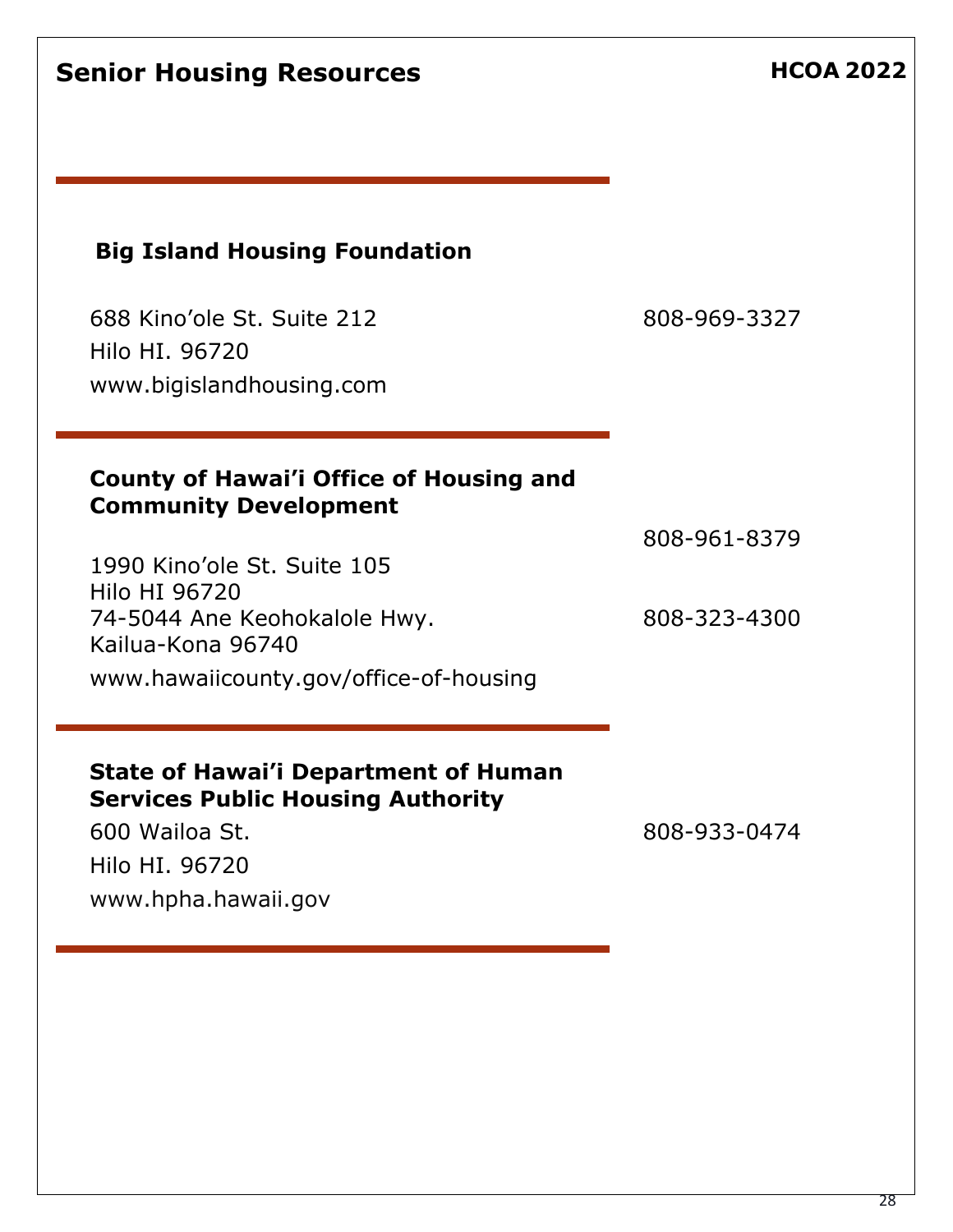## **Transportation HCOA 2022**

## **HI County Economic Opportunity Council**

47 Rainbow Dr. Hilo HI 96720 808-961-2681 www.hceoc.net

### **Hawai'i County Mass Transit Agency**

Hele-On Kako'o Paratransit – Kona Hele-On Bus Shared Ride Taxi www.hawaiicounty.gov/mass-transit 808-961-8744 808-967-8744 808-961-8744

### **Hawai'i County Parks and Rec. Department – Coordinated Services for the Elderly**

1055 Kino'ole St. Suite 106 Hilo HI 96720

74-5044 Ane Keohokalole Hwy, Kailua-Kona HI. 96740 www.hawaiicounty.gov/pr-elderly/ 808-961-8777 808-961-8025 TTY

808-323-4320 808-961-8025 TTY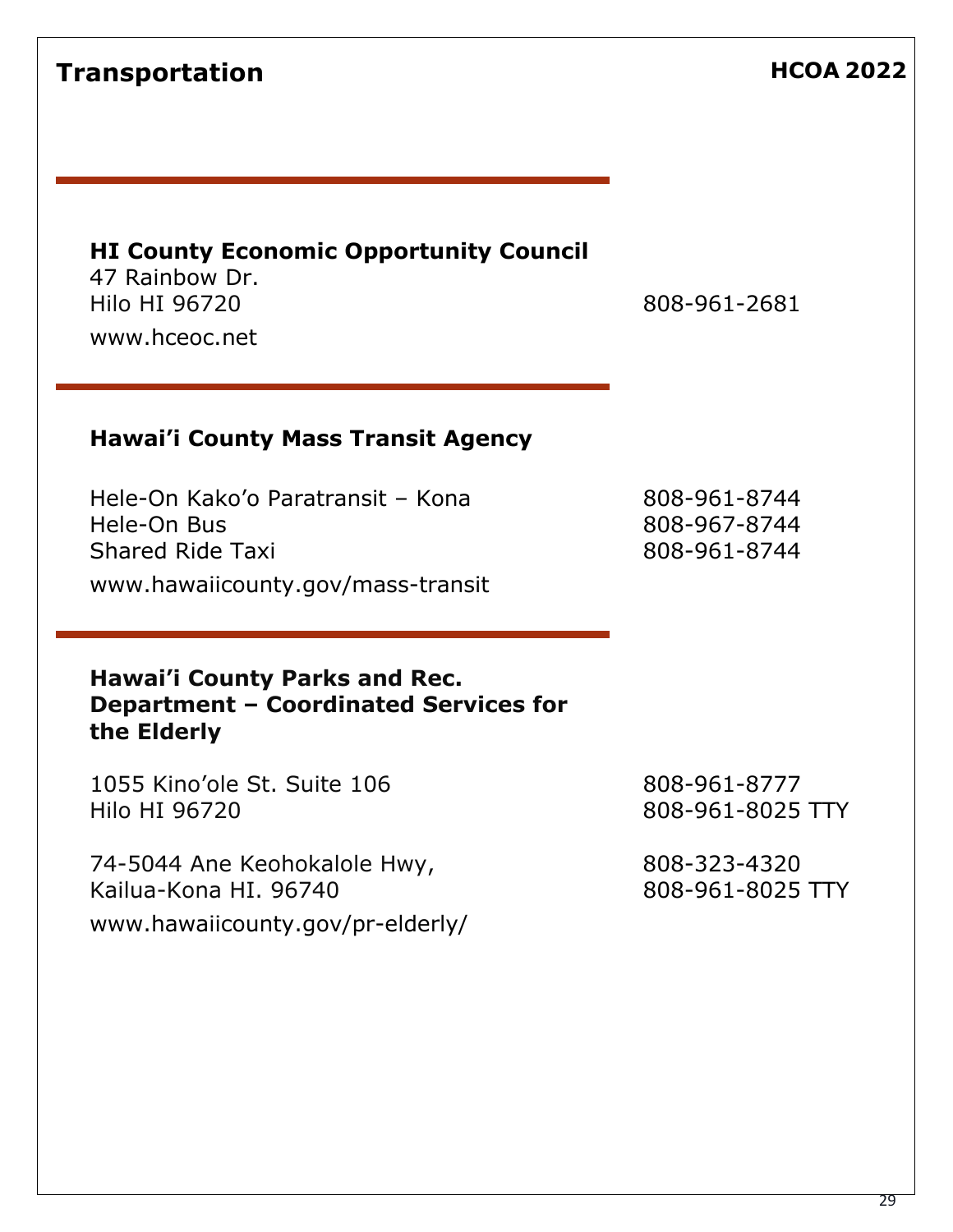## **Transportation (Cont.) HCOA** 2022

## **Hui Malama Ola Na Oiwi**

1438 Kilauea Ave Hilo HI 96720 808-969-9220 www.hmono.org

## **Pro Care Transport**

www.procaretransporthawaii.com 808-935-0183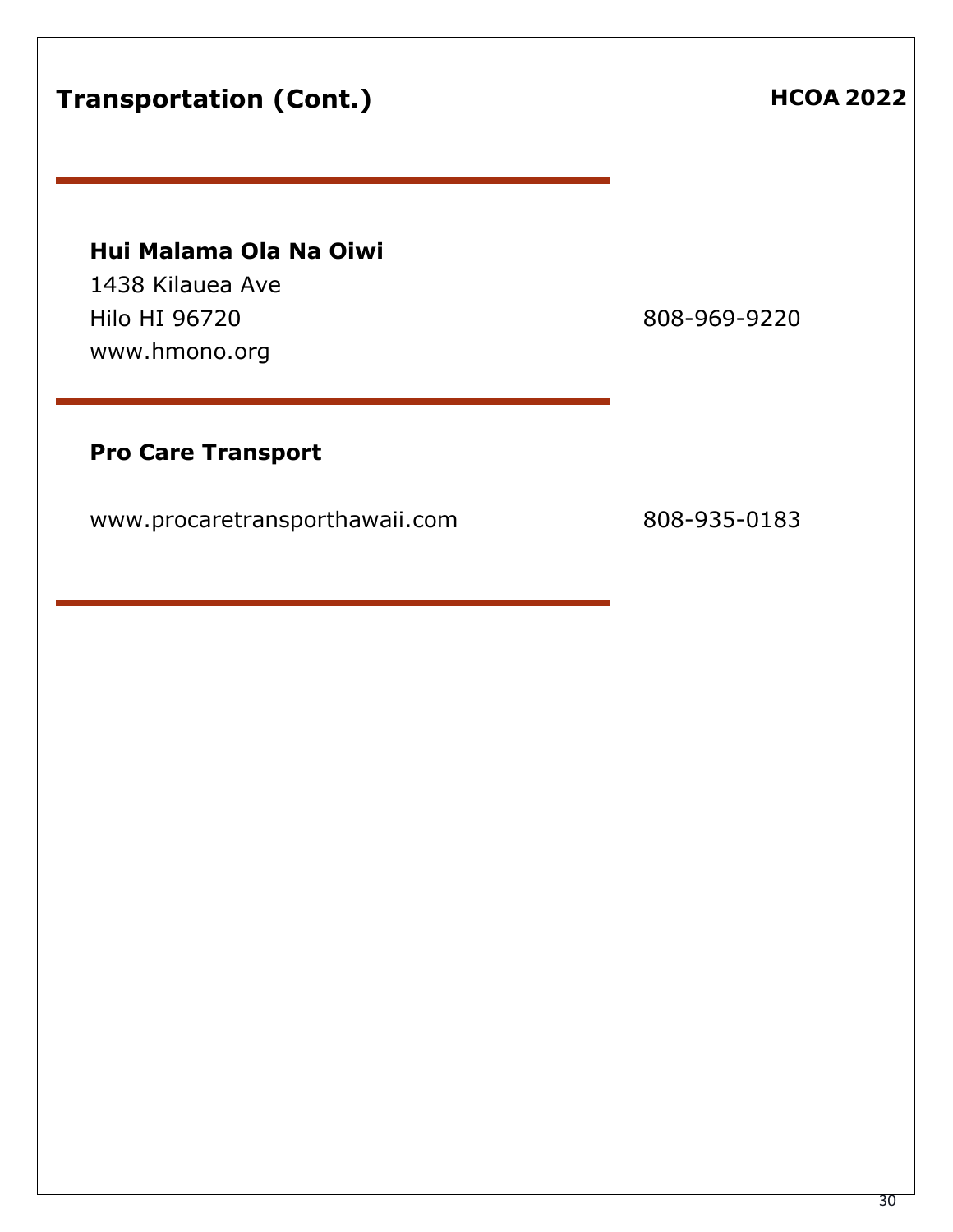| <b>Veteran Services</b>                                                                                                                                                                              | <b>HCOA 2022</b>             |
|------------------------------------------------------------------------------------------------------------------------------------------------------------------------------------------------------|------------------------------|
| <b>State of Hawai'i Office of Veteran's</b><br><b>Services</b><br>1304 Kekuanaoa St. Suite L 102<br>Hilo HI 96720<br>73-4976 Kamanu St. Suite 207<br>Kailua-Kona HI 96740<br>www.dod.hawaii.gov/ovs/ | 808-369-3538<br>808-329-0574 |
| <b>US Veteran's Affairs Office</b>                                                                                                                                                                   |                              |
| 1285 Waianuenue Ave. Ste. 211<br><b>Hilo HI 96720</b>                                                                                                                                                | 808-935-3781                 |
| 75-377 Hualalai Rd<br>Kailua-Kona HI 96740                                                                                                                                                           | 808-329-0774                 |
| <b>Kona Veteran's Center</b>                                                                                                                                                                         |                              |
| 73-4976 Kamanu St. Suite 207<br>Kailua-Kona, HI 96740<br>www.va.gov.directory                                                                                                                        | 808-329-0574                 |
| <b>Yukio State Veteran's Home</b>                                                                                                                                                                    |                              |
| 1180 Waianuenue Ave.<br><b>Hilo HI 96720</b>                                                                                                                                                         | 808-961-1500                 |